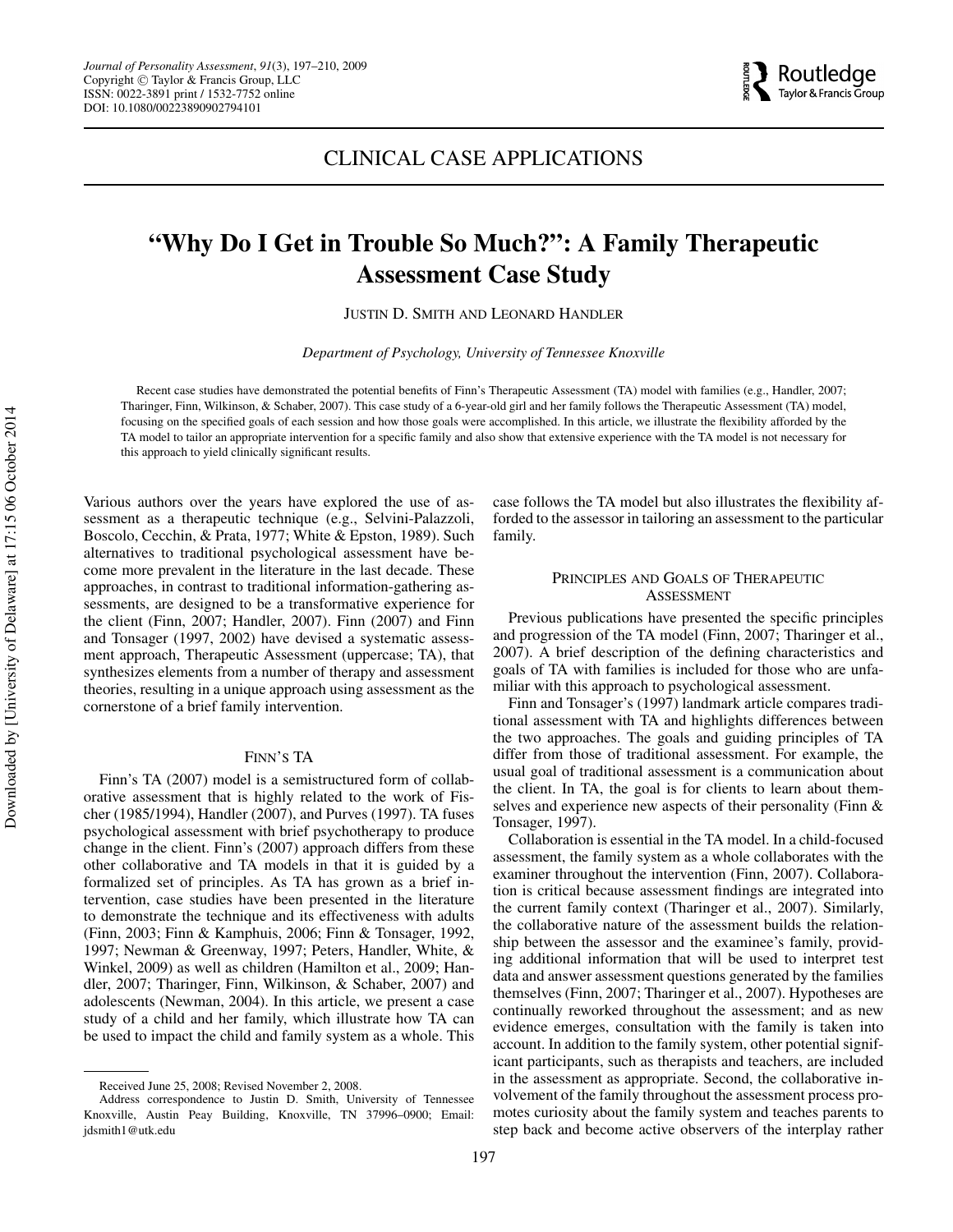than passive participants in the cycle (Finn, 2007; Tharinger et al., 2007).

Another defining characteristic of TA that is distinctive, compared with traditional assessment, is the way in which psychological tests are used. Traditional assessment typically emphasizes standardized test scores that can be translated into nomothetic predictions about clients' behaviors outside the testing situation (Finn & Tonsager, 1997; Handler, 2008). Alternatively, Finn (2007) proposed the use of psychological tests as "empathy magnifiers" to help assessors understand their clients' "dilemmas of change" (Finn, 2007). Test data are considered useful if they provide the client and assessor an opportunity for dialogue concerning the client's subjective experiences of the testing situation (Finn & Tonsager, 1997). Emphasis is on mutual learning by the assessor and the client. Additionally, psychological tests are used in an Assessment Intervention (AI) session or in a family session (Finn, 2007; Tharinger, Finn, Austin et al., 2009) to help clients and their families understand their current problems. In an AI session, assessment tools may be used in a standardized fashion if appropriate but are more often used in a nonstandardized form in which the instrument is modified specifically for the client and his or her family's situation (Finn, 2007).

TA helps families change their stories about the child and themselves to more accurate, coherent, useful, and compassionate stories (Finn, 2007). By changing the story the family holds about the current problems being experienced, changes will follow in how the problem behaviors are managed. TA with children and families can be a powerful intervention into the systemic nature of the problem, and benefits are believed to grow in the months following the assessment, as the parents and child begin to live out their new story (Tharinger et al., 2007).

This assessment follows the general principles and techniques of TA as described by Finn (2007) and colleagues (Tharinger et al., 2007). The case example includes descriptions of each session with a discussion of the specific goals for each session, according to the TA model, and a description of how these goals were accomplished. Last, we present a description and transcript of the AI and summary/discussion sessions. We present a brief summary of the theory and recent empirical research findings and then incorporate these into the case example.

#### BACKGROUND AND PRESENTING PROBLEMS

Danielle<sup>1</sup> is a 6-year-old female who had just started the first grade. She is an attractive girl with blond hair and blue eyes. She has a 4-year-old sister who is in preschool. Her mother is the manager of a local business, and the father is a salesman who works from home and is the primary care provider of the two girls. The family recently moved to the area from Florida. The parents contacted the clinic, an outpatient facility serving community members as well as students, and an intake was scheduled with a master's level graduate student clinician.<sup>1</sup>

At the intake, Danielle's parents indicated that they sought a psychological assessment because Danielle was the youngest in her class, and they had some doubts about her readiness for first grade. After the interview, which included gathering demographic information, the referral questions, and a review of patient privacy rights, the parents completed the Child Behavior Checklist (CBCL) and the Youth Self-Report (YSR; Achenbach, 1991). The case was then assigned to J. D. Smith, a master's level graduate student clinician, supervised by a licensed clinical psychologist. We contacted the parents to schedule a meeting with the therapist and asked them to prepare 3 to 6 questions they hoped the assessment would be able to answer.

Before meeting with the parents, I (J. D. Smith, the assessor) examined the intake materials including the CBCL and YSR. The results of both instruments were unremarkable. The highest elevated scale on the CBCL was Affective Problems on the *Diagnostic and Statistical Manual of Mental Disorders*-Oriented Scales for Girls (4th ed. [DSM–IV–TR]; American Psychiatric Association, 2000). This was within the normal range, with a T score of 63. The only other elevated scale on the CBCL was the Attention Deficit and Hyperactivity Disorder scale, with a T score of only 55, well within the normal range. Similarly, on the CBCL Syndrome scales, Attention Problems were reported higher than other complaints. However, with a T score of 59, this was well below the clinical range. These slight elevations in affective and attention domains did not appear at first glance to be serious cause for concern, and thus, I was interested to speak with the parents about these and other factors leading to the referral of their daughter.

# SESSION 1: PARENT INTERVIEW

The initial meeting with the parents in a family assessment is critical in determining the path the assessment will take. A number of general and specific goals need to be reached in this meeting. Two general goals of the initial session are to (a) establish a trusting and safe environment and (b) enlist the parents as collaborators in the assessment process (Finn, 2007). To accomplish these goals, the assessor collaborates with the parents throughout the session, fostering a strong working relationship. One specific goal of the initial meeting with the parents in a child assessment case is to generate assessment questions that will guide the examination (Finn, 2007).

Once the questions are formulated, the assessor asks a series of follow-up questions to obtain background information regarding the origins of the concern, about how the parents would answer their assessment questions, and the evidence for their position. Through the process of gathering information relevant to the assessment questions, the assessor begins to hear the family's "story" about the child and his or her problems. Follow-up questioning also helps to foster the parents' curiosity about their child and the assessment process (Finn, 2007).

Assessment questions and follow-up dialogue serve one more important function that is essential to the effectiveness of the TA approach: It allows the assessor to gauge the impact "level" of the results of the assessment (Finn, 2007; Tharinger, Finn, Hersh et al., 2008). The term *level* refers to how closely findings align with the parents' existing story about their child. Findings that are closely related to the parents' story are called Level-1 findings. A finding that deviates slightly from the existing story would be Level 2. Level-2 findings are easily woven into the existing story because they serve to "reframe" what parents already believe. Level-3 findings are those that are in conflict with the existing story. Without proper planning and due caution, Level-3 findings may be quickly dismissed by parents (Tharinger, Finn, Hersh et al., 2008). As we further explain later in this article, the way in which assessment findings are presented, which is determined by the level of the finding, has a major influence on the

<sup>&</sup>lt;sup>1</sup>All names have been changed to protect client confidentiality.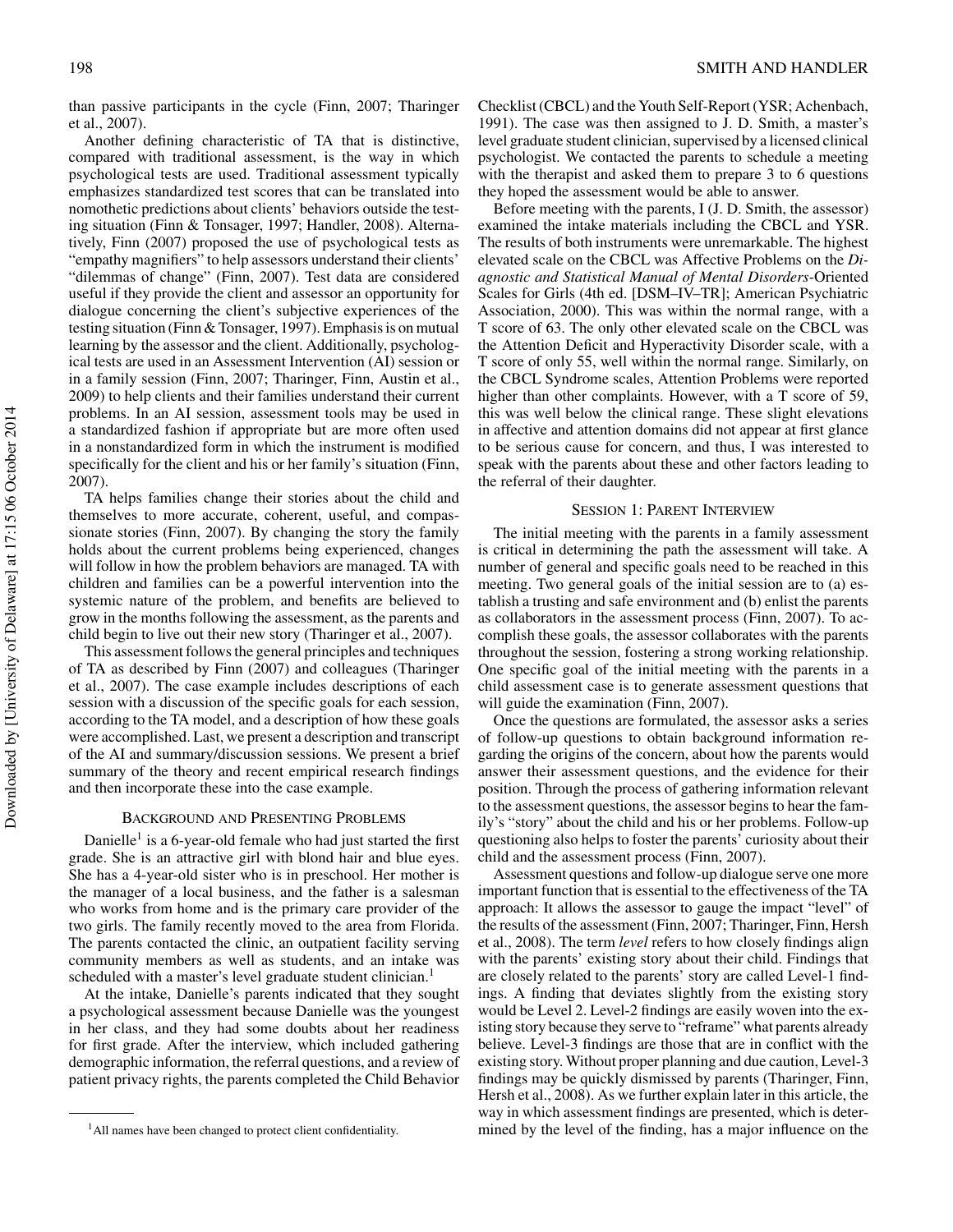overall effectiveness of the assessment (Finn, 2007; Tharinger et al., 2007).

During the initial session with the parents in this case, three questions were formed that would guide the assessment. The mother's main concern was whether Danielle's intellectual, emotional, and social maturity were commensurate with other first graders. She was concerned that because Danielle was much younger than most of her classmates, some of her behavior problems in school (running in the hall, being known as "the touchy girl") might be due to immaturity. The questions she generated are as follows:

#### 1. Is Danielle *intellectually* ready for the first grade?

#### 2. Is Danielle *socially* and *emotionally* ready for the first grade?

I then asked the father if he had any additional questions that the assessment might answer. Because he is the primary caregiver, he was concerned about the time he spent with Danielle in the home. His question was the following:

#### 3. How can I better parent Danielle at home?

After these questions were formulated, I began to gather additional information about these concerns by asking followup questions. Despite receiving predominantly above average grades in kindergarten, Danielle consistently received check marks for misbehavior in class. She would often accumulate more check marks than any other student in her class. She typically received check marks for talking when her teacher was talking and for being out of her seat when she was not supposed to be. Additionally, in kindergarten the previous year, Danielle had developed a reputation for being "touchy." She hugged her classmates and constantly sought physical contact, which made them uneasy. Danielle's parents felt this behavior might be a sign of emotional and social immaturity.

I inquired about Danielle's behavior at home, particularly about interactions with her younger sister. The parents reported that the siblings played together all the time and for the most part played well together. Dad indicated that he had a hard time getting Danielle to sit down and do her homework and that he would become easily frustrated with her for not being able to pay attention and get her work done. In addition, the parents noted that Danielle was more energetic than her sister. This was in contrast to her sister's easygoing manner. It was evident that Danielle's energetic temperament was harder to deal with and may have been serving to magnify her behavior problems at home.

During this first session, I began to formulate some hypotheses about the family's questions and how the family's dynamics play a role in the development and maintenance of the problems. It was clear from the onset that Danielle's mother had been the driving force in this assessment. She took the lead in providing most of the girl's background information. Danielle's father would not hesitate to state his opinions if they differed from hers, but he allowed his wife to take control of the interview. I hypothesized that even though the father was the primary caregiver who spent more time with the two children, the mother had a matriarchal role in the family. Her questions about Danielle clearly showed how she valued achievement and success. Despite her doubts about Danielle's academic abilities, when I asked her further about the nature of the problems, I did not hear evidence that supported her level of concern. My initial impression was that the parents had very high expectations for their daughter and were concerned that she was not meeting these expectations. I was hoping that meeting Danielle would clarify my impressions, so we scheduled to meet two days later for our first standardized testing session.

# SESSION 2: STANDARDIZED TESTING: RORSCHACH INKBLOT TEST

As in traditional psychological assessment, standardized use of test instruments provides much of the data. However, in TA and other collaborative assessment situations, material beyond that attained by the standardized administration is often emphasized through extended inquiry (Handler, 2005), Testing of the Limits (Handler, 1998, 2005), and other follow-up procedures as simple, for example, as asking the client to reflect on the testing experience. These additional procedures are performed following the standard administration of a particular test so that they do not affect the validity and norm-based comparisons of the test. These inquiries often illuminate the results of the test for the assessor and the client and provide information to the assessor about the client's story.

When I first met Danielle, she was in the waiting room, playing with her sister. I immediately noticed the difference in their demeanor. Danielle was moving about the play area much more than her younger sister and she talked continuously. She seemed to be enjoying herself very much. When I introduced myself and shook her hand, she smiled and asked what we would be doing "today," eagerly anticipating my response. I told her we were going to play a picture game and that seemed to be a satisfactory response for her. I led the way to our testing room and she skipped past me. As we headed down the hallway, she tried to guess which door we would be entering. When she guessed the correct door, a smile came across her face and she appeared proud of her accomplishment. When we entered the testing room, she immediately spotted the toys, games, and puzzles and asked if we could play. I told her I had a picture game to play first, but we could play at the end of the session if we had time.

I had decided to give a Rorschach (Exner, 2003) first because of the breadth of information it provides. I felt that I needed to gauge Danielle's intellectual, social, and emotional maturity level early in the assessment to guide subsequent sessions. Prior to the Rorschach, I talked with Danielle about the assessment. I told her that when I had spoken with her parents, we had come up with questions that we were hoping could be answered by the assessment. I did not share these with her so as not to raise her anxiety, but I mentioned this because I wanted to ignite her curiosity about herself as well. I asked her if there were any questions she wanted to know about herself that I could answer. She thought for a few moments and said she didn't have any.

Danielle's manner during the Rorschach administration is noteworthy. It provided a good deal of information about the assessment questions beyond what I could have gleaned simply from scoring the test itself. During the response phase, Danielle was attentive, followed instructions, and was engaged throughout. She quickly understood the procedure of the test after viewing only a few cards. She would associate to the blot and then ask if she could get the next card, which I had stacked next to me on a chair, out of her view. I said she could, and she walked around the table, replaced the previous card, and took the next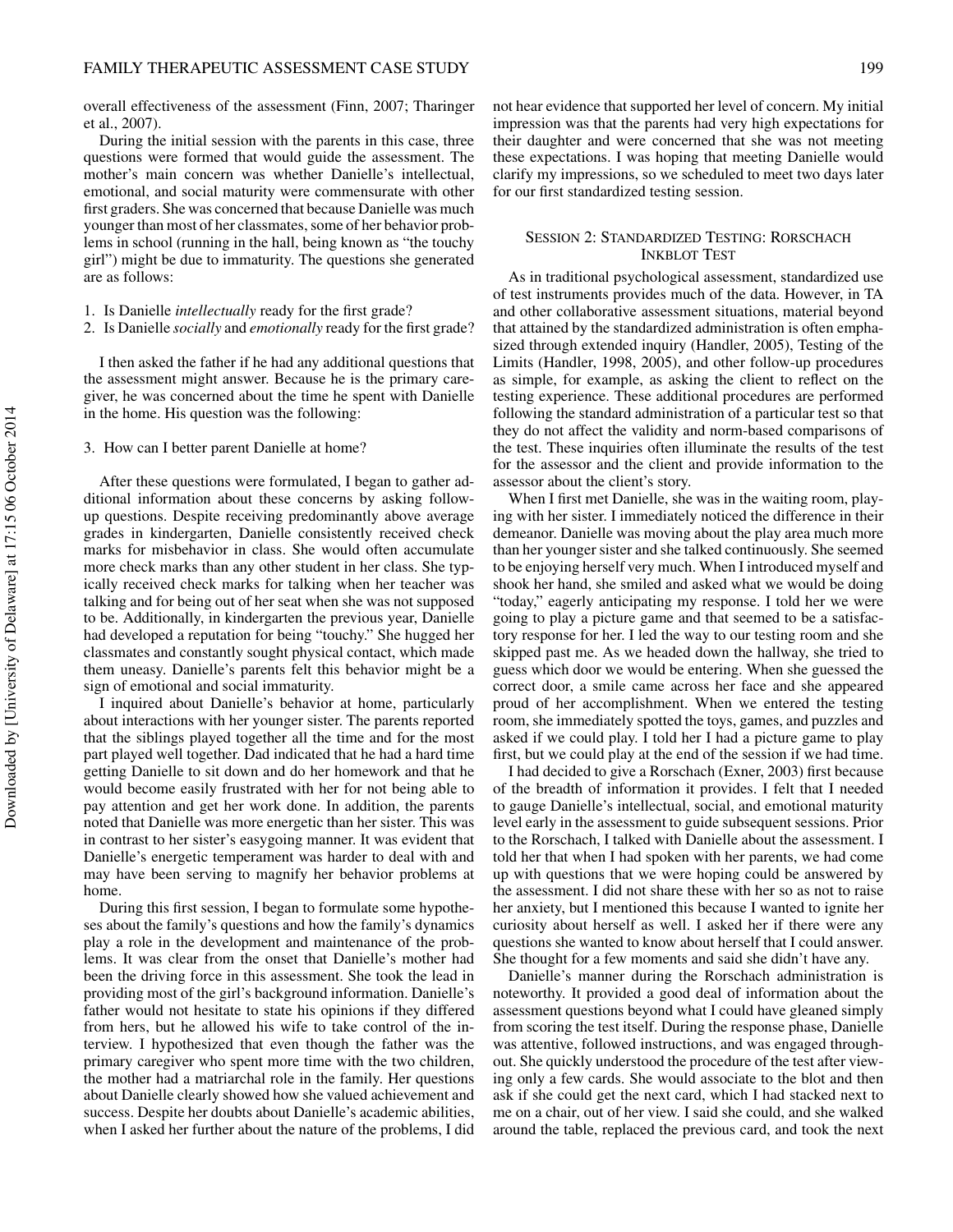card back to her seat. She would also wait a few seconds to allow me to catch up with her responses because she understood early that I was writing them down. This conscientiousness indicated to me that she was somewhat empathic and attuned to me during the testing session. This process occurred until Card X when Danielle gave four responses, the most to any card, in a very quick, almost impulsive manner. I attributed this change in her response style to the card itself.

Danielle's approach in the inquiry was quite different than her approach to the response phase. After I explained the inquiry procedure, but before we could get started, she spotted a bin that contained a tea set and some play food. She asked if she could look in the bin. I nodded that she could, feeling that it was important not to stifle spontaneous play that could provide valuable data to the assessment. After rummaging around in the bin for a minute or so, she returned to the testing table with a tea set and two plates of "food." She asked if I would like tea and then she poured a cup for each of us. I was surprised that she had chosen an activity for both of us to participate in; I noted that our play was reciprocal and that she felt comfortable in both leading the play and following my cues.

As we drank our tea and ate our "doughnuts," I brought out the Rorschach cards, one by one, and inquired about what she had seen. Again, Danielle was quick to pick up on what I was looking for and would give a fairly detailed description of how she had seen what she did, often without a prompt. In between cards, Danielle would pour more tea or return to the bin to find new food items for us to eat. After we ate and sipped tea, she would indicate that she was ready for the next card and we resumed the inquiry.

After this exchange, I looked over the answers she had given. None stood out that I felt needed further exploration, so I instead asked her to separate the cards into two piles, one pile for cards she liked, and the other for cards she did not like. In the Like pile, she put cards III, VI, VIII, IX, and X. I asked her why she liked these cards, and she said that she liked the colors in those cards (VIII, IX, and X), that she liked the people she saw doing flips in card III, and she liked the flower and rainbow that she saw in card VI. I asked why she put cards I, II, IV, V and VII in the dislike pile, and she said she did not like them because they were dark and because they didn't have any color. I examined the scoring on these sets of cards for discrepancies, but nothing remarkable was evident aside from the color differences.

The following are interpretations of the Rorschach results and the scoring from the Structural Summary (Table 1) on which they are based. The Sequence of Scores is also provided for reference (Table 2). Danielle's scores are followed in parentheses by reference values (mean and standard deviation) from Meyer, Erdberg, and Shaffer (2007). Table 5 from Meyer et al. (2007) provides reference data for a contemporary international sample averaging scores from 1,257 child and adolescent subjects from 19 samples in 5 different countries. Meyer et al. reported that many scores in this composite sample have reasonable stability across samples despite differences in culture and age. Thus, those reference values were considered more representative of contemporary children and adolescents than Exner's (2003) age-specific samples, which are now thought to be dated and are atypical on a number of critical variables relative to contemporary samples from the United States, Denmark, Italy, Japan, Portugal, and France (Andronikof-Sanglade, 1999). Meyer et al. argued that Exner's sample and normative

data "do not adequately serve as reference points for clinical applications and inferences about the contemporary functioning of children" (Meyer et al., 2007, p. S214). Given recent scrutiny of Exner's Comprehensive System norms, and the availability of a contemporary sample, in this article, we rely on the new composite international reference data provided by Meyer et al. (2007). Reference values for the two scores interpreted that were unstable across the child and adolescent samples are noted so they can be interpreted more cautiously.

Danielle gave 23 responses (22.71, 8.09) with a Lambda of 0.28 (unstable reference: 3.24, 4.10; her Pure F% was .22; the less unstable reference is .60, .19). Her low Lambda suggests excessive openness to experience and an acute awareness of events in her life (Weiner, 2003). Her a:p ratio is highly imbalanced at 14:1 (3.49, 3.23:2.21, 2.16), which suggests cognitive inflexibility. However, Weiner (2003) suggested that this finding of rigid thinking is often moderated by a low Lambda. Overall, Danielle's Rorschach is relatively healthy in many respects. For example, her GHR:PHR ratio of 3:0 (2.48, 1.85:3.01, 2.59) indicates that she has a history of rewarding and successful interpersonal relationships (Weiner, 2003). She also showed a healthy self-perception as evidenced by a normative  $3r + (2)/R$  of 0.30 (.25, .16). However, a number of significant Rorschach variables help shed light on some important aspects about Danielle, helping to clarify the presenting problems and parents' assessment questions.

One prominent score is the 6 inanimate movement (m) responses (1.09, 1.44), which suggests a feeling of helplessness to forces outside of her control and may reflect a lack of a sense of agency. Her unbalanced SumC':WSumC ratio of 0:6.0 (1.40, 1.76:2.17, 2.08) indicates that she has little anxiety or restraint about openly expressing her emotions to others (Weiner, 2003), a finding that might be reflected in her parents' report of her seemingly impulsive behaviors.

Danielle also had a high Zd score at  $+6.0$  ( $-0.72$ , 5.00). Weiner (2003) referred to respondents with a Zd of  $+3.0$  or higher as *overincorporators*. Weiner noted that overincorporators tend to take in more information than they can effectively organize and also tend to examine their experiences in an unnecessarily thorough manner. Weiner suggested that they also tend to feel unsatisfied with their decisions and are often hesitant and uncertain when making decisions. Because they are unsatisfied, they may also feel unfulfilled, as if they have fallen short of their best efforts. Weiner stated that this attribute is not a fundamental flaw and can even be adaptive in circumstances requiring keen attention to detail. However, in situations of limited time or other added pressures, overincorporators can feel overwhelmed, and this characteristic can lead to poor decisions and lower cognitive efficiency. The high Zd score is consistent with her high DQ+ score of 11 (unstable reference: 4.49, 3.80). High DQ+ is often seen in people of higher intelligence and more psychological complexity (Weiner, 2003). In Danielle's case, a high Zd and a high DQ+ may be evidence of her attempt to incorporate many aspects of the card into one response. Her tendency to be overwhelmed by stimulating situations, such as school, might be a result of her attempt to account for everything present in her environment, which often leads to inappropriate behavioral decisions such as running in the hall.

A summary of the Rorschach findings yielded the following hypotheses: Danielle is somewhat hypersensitive to cues in her environment and tends to try and make sense of large amounts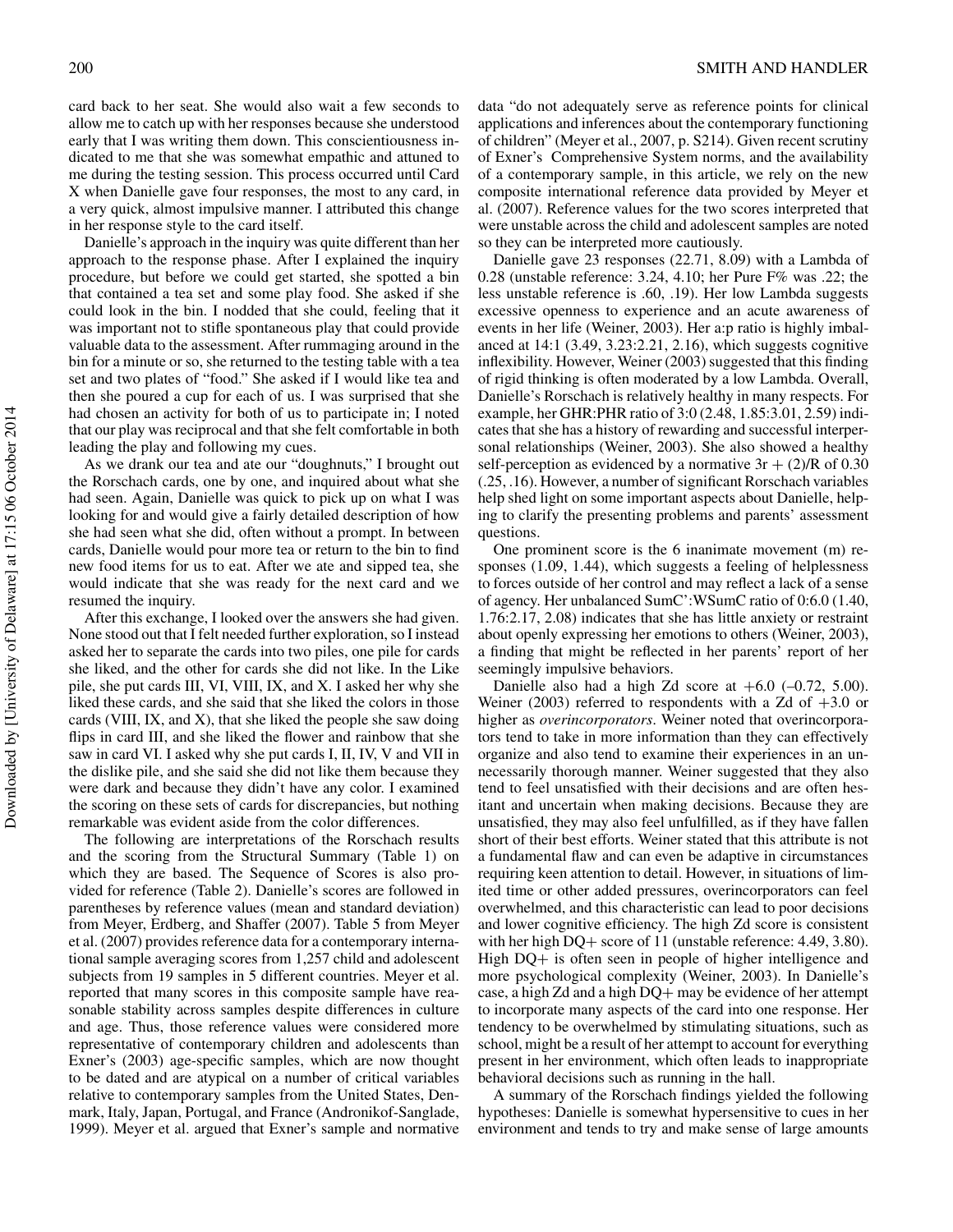| <b>LOCATION</b><br><b>FEATURES</b>                                                                                                                   | <b>DETERMINANTS</b>                                                                                     |                                                                                                                                                                  |                                                                                                                                                | <b>CONTENTS</b>                                                                                                                        |                                                                                                                                                                                                              |                                                                                                                  | <b>APPROACH</b>                                                                                    |                                                                                                                                                                            |  |
|------------------------------------------------------------------------------------------------------------------------------------------------------|---------------------------------------------------------------------------------------------------------|------------------------------------------------------------------------------------------------------------------------------------------------------------------|------------------------------------------------------------------------------------------------------------------------------------------------|----------------------------------------------------------------------------------------------------------------------------------------|--------------------------------------------------------------------------------------------------------------------------------------------------------------------------------------------------------------|------------------------------------------------------------------------------------------------------------------|----------------------------------------------------------------------------------------------------|----------------------------------------------------------------------------------------------------------------------------------------------------------------------------|--|
|                                                                                                                                                      | <b>BLENDS</b>                                                                                           | <b>SINGLE</b>                                                                                                                                                    |                                                                                                                                                |                                                                                                                                        |                                                                                                                                                                                                              |                                                                                                                  |                                                                                                    |                                                                                                                                                                            |  |
| $= 19$<br>Zf<br>$ZSum = 69.0$<br>$ZEst = 63.0$<br>W<br>$= 12$<br>$= 9$<br>D<br>$W+D = 21$<br>$\overline{2}$<br>Dd<br>$=$<br>S<br>2<br>$=$            | M.FC<br>M.FC<br>FM.FC<br>CF.m<br>CF.FM                                                                  | M<br>$=$<br><b>FM</b><br>$=$<br>$\mathbf m$<br>$=$<br>FC<br>$=$<br><b>CF</b><br>$=$<br>$\mathsf{C}$<br>$=$<br>Cn<br>$=$<br>FC'<br>$=$<br>C'F<br>$=$<br>C'<br>$=$ | $\boldsymbol{0}$<br>5<br>5<br>$\mathbf{1}$<br>$\overline{c}$<br>$\mathbf{0}$<br>$\theta$<br>$\overline{0}$<br>$\overline{0}$<br>$\overline{0}$ | H<br>(H)<br>Hd<br>(Hd)<br>Hx<br>A<br>(A)<br>Ad<br>(Ad)<br>An<br>Art                                                                    | $\mathbf{2}$<br>$=$<br>$\mathbf{1}$<br>$=$<br>$\mathbf{0}$<br>$=$<br>$\Omega$<br>$=$<br>$\Omega$<br>$=$<br>8<br>$=$<br>$\Omega$<br>$=$<br>$=$<br>4<br>$\Omega$<br>$=$<br>$\Omega$<br>$=$<br>$\Omega$<br>$=$  |                                                                                                                  | $\bf{I}$<br>$\mathbf{I}$<br>Ш<br>IV<br>V<br>VI<br>VII<br><b>VIII</b><br>IX<br>X                    | :WS.W<br>$:$ W.W.D<br>$:$ D.D<br>:W.W<br>:W<br>: D.W<br>:W.W<br>$:$ D.D<br>$:$ W.Dd.D<br>:D.DdS.W.D                                                                        |  |
| DQ<br>$= 11$<br>$= 10$<br>$\mathbf{o}$<br>$v/+$<br>$\overline{1}$<br>$=$<br>$=$<br>$\overline{1}$<br>$\mathbf{V}$                                    |                                                                                                         | <b>FT</b><br>$=$<br>TF<br>$=$<br>T<br>$=$<br><b>FV</b><br>$=$<br>VF<br>$=$<br>V<br>$=$<br><b>FY</b><br>$=$                                                       | $\overline{0}$<br>$\Omega$<br>$\Omega$<br>$\boldsymbol{0}$<br>$\overline{0}$<br>$\overline{0}$<br>$\overline{0}$                               | $\mathbf{A}\mathbf{y}$<br>B1<br>Bt<br>Cg<br>C1<br>Ex<br>Fd                                                                             | $\Omega$<br>$=$<br>$\Omega$<br>$=$<br>$\mathfrak{2}$<br>$=$<br>3<br>$=$<br>$\mathbf{0}$<br>$=$<br>$\mathbf{0}$<br>$=$<br>$\mathbf{1}$<br>$=$                                                                 | DV<br><b>INC</b><br>DR<br>FAB<br><b>ALOG</b>                                                                     | SPECIAL SCORES<br>$=1$<br>$=2$<br>$= 0$<br>$= 0$<br>$=1$                                           | Lv1<br>Lv2<br>0x2<br>x1<br>x2<br>0x4<br>x3<br>0x6<br>0x7<br>x4<br>x5                                                                                                       |  |
| <b>FORM QUALITY</b><br><b>FQx</b><br>$\mathbf{0}$<br>$^{+}$<br>$=$<br>6<br>$\mathbf{o}$<br>$=$<br>$= 11$<br>$\mathbf u$<br>6<br>$=$<br>$= 0$<br>none | MQual<br>$W+D$<br>$= 0$<br>$= 0$<br>$=2$<br>$= 6$<br>$= 0$<br>$= 9$<br>$= 0$<br>$= 6$<br>$= 0$<br>$= 0$ | YF<br>$=$<br>Y<br>$=$<br>Fr<br>$=$<br>rF<br>$=$<br><b>FD</b><br>$=$<br>F<br>$=$<br>(2)<br>$=$                                                                    | $\overline{0}$<br>$\overline{0}$<br>$\overline{0}$<br>$\boldsymbol{0}$<br>$\boldsymbol{0}$<br>5<br>$\tau$                                      | Fi<br>Ge<br>Hh<br>Ls<br>Na<br>Sc<br><b>Sx</b><br>Xy<br>Id                                                                              | $\mathbf{0}$<br>$\hspace*{0.2em} = \hspace*{0.2em}$<br>$\mathbf{0}$<br>$=$<br>3<br>$=$<br>$\mathbf{0}$<br>$=$<br>5<br>$=$<br>3<br>$=$<br>$\mathbf{0}$<br>$=$<br>$\mathbf{0}$<br>$=$<br>$\overline{0}$<br>$=$ | CON<br>AB<br>AG<br><b>COP</b><br>CP                                                                              | $= 0$<br>Raw Sum6<br>Wgtd Sum6                                                                     | $\ge 7$<br>$=$ 4<br>$= 10$<br>$= 0$<br><b>GHR</b><br>$=$ 3<br>$= 0$<br>$= 0$<br>PHR<br><b>MOR</b><br>$= 0$<br>$= 0$<br>$= 0$<br><b>PER</b><br>$= 0$<br><b>PSV</b><br>$= 0$ |  |
| 23<br>R<br>$=$<br>2:6.0<br>$EB =$<br>13:0<br>$eb =$                                                                                                  | L<br>$\!\!\!=\!\!\!\!$<br>EA<br>$=$<br>es<br>$=$                                                        | 0.28<br>EBPer<br>8.0<br>13<br>D                                                                                                                                  | 3.0<br>$=$<br>$-1$<br>$\hspace*{0.2em} = \hspace*{0.2em}$                                                                                      | $FC:CF + C$<br>Pure C<br>SmC':WSmC<br>Afr                                                                                              | $=$<br>$=$<br>$=$<br>$=$                                                                                                                                                                                     | 4:4<br><b>COP</b><br>$\boldsymbol{0}$<br><b>GHR:PHR</b><br>0:6.0<br>a:p<br>0.64<br>Food                          | $\overline{0}$<br>$\hspace{0.1in} = \hspace{0.1in}$<br>3:0<br>$=$<br>14:1<br>$=$<br>1<br>$=$       | AG<br>$= 0$                                                                                                                                                                |  |
| $\tau$<br><b>FM</b><br>$=$<br>6<br>$=$<br>m                                                                                                          | Adj es<br>$=$<br>SumC'<br>$=$<br>SumV<br>$=$                                                            | 8<br>Adj D<br>$\boldsymbol{0}$<br>SumT<br>$\mathbf{0}$<br>SumY                                                                                                   | $\overline{0}$<br>$=$<br>$\boldsymbol{0}$<br>$=$<br>$\boldsymbol{0}$<br>$=$                                                                    | S<br>Blends/R<br>CP                                                                                                                    | $=$<br>$=$<br>$=$                                                                                                                                                                                            | 2<br>SumT<br>5:23<br>Human Cont<br>$\mathbf{0}$<br>PureH<br><b>PER</b><br>Isol Indx                              | $\mathbf{0}$<br>$=$<br>3<br>$=$<br>$\overline{c}$<br>$=$<br>$\boldsymbol{0}$<br>$=$<br>0.52<br>$=$ |                                                                                                                                                                            |  |
| $=$<br>a:p<br>Ma:Mp<br>$=$<br>$2AB + Art + Ay$<br>$=$<br><b>MOR</b><br>$=$                                                                           | 14:1<br>Sum <sub>6</sub><br>2:0<br>Lv2<br>WSum6<br>$\mathbf{0}$<br>$\mathbf{0}$<br>$M-$<br>Mnone        | $\overline{4}$<br>$=$<br>$\boldsymbol{0}$<br>$=$<br>10<br>$=$<br>$\theta$<br>$=$<br>$\boldsymbol{0}$<br>$=$                                                      | XA%<br>WDA%<br>$X - \%$<br>$S-$<br>$\mathbf{P}$<br>$\mathbf{X}+\mathcal{U}$<br>Xu%                                                             | 0.74<br>$=$<br>0.71<br>$\!\!\!=\!\!\!\!$<br>0.26<br>$\!\!\!=\!\!\!\!$<br>$\mathbf{0}$<br>$=$<br>3<br>$=$<br>0.26<br>$=$<br>0.48<br>$=$ | Zf<br>W:D:Dd<br>W: M<br>Zd<br><b>PSV</b><br>$DO+$<br><b>DQv</b>                                                                                                                                              | 19<br>12:9:2<br>$=$<br>12:2<br>$=$<br>$+6.0$<br>$=$<br>$\overline{0}$<br>$=$<br>11<br>$=$<br>$\mathbf{1}$<br>$=$ | $3r+(2)/R$<br>$Fr + rF$<br>SumV<br>FD<br>$An + Xy$<br><b>MOR</b><br>$H:(H)+Hd+(Hd)$                | 0.30<br>$=$<br>$\overline{0}$<br>$=$<br>$\mathbf{0}$<br>$=$<br>$\overline{0}$<br>$=$<br>$\boldsymbol{0}$<br>$=$<br>$\boldsymbol{0}$<br>$=$<br>2:1<br>$=$                   |  |
| $PTI = NO$                                                                                                                                           | $DEPI = NO$                                                                                             |                                                                                                                                                                  | $CDI = NO$                                                                                                                                     |                                                                                                                                        | $S-CON = NO$                                                                                                                                                                                                 |                                                                                                                  | $HVI = No$                                                                                         | $OBS = No$                                                                                                                                                                 |  |

TABLE 1.—Comprehensive System 5th Edition Structural Summary.

of information, which can leave her feeling overwhelmed and affectively aroused. Her affect modulation capacity is not developed to a point that would allow her to handle intense emotions and arousal. She tends to display her affect very openly with little restraint. She likely feels helpless about rules that seem to control her life. Without more effective self-regulation skills, she may behave in ways that appear emotionally undercontrolled. She may appear to act without forethought, which is likely the result of her lack of self-efficacy rather than a problem with emotional self-regulation. Her seemingly "impulsive" behavior seems to be the product of her attempt to absorb more information than she can efficiently handle, which likely contributes to confusion and poor decision making. On the other hand, she showed that she is able to accurately perceive stimuli in her environment and view things as realistically as would be expected for her age, and she has had healthy interpersonal experiences. These hypotheses were tested in the following sessions.

# SESSIONS 3 AND 4: STANDARDIZED TESTING—WOODCOCK–JOHNSON III TESTS OF ACHIEVEMENT AND COGNITIVE ABILITY, HOUSE-TREE-PERSON TEST, SENTENCE COMPLETION TEST FOR CHILDREN

In accordance with the parents' assessment questions about academic ability, I chose to continue our testing with the Woodcock–Johnson III (WJ–III) Tests of Achievement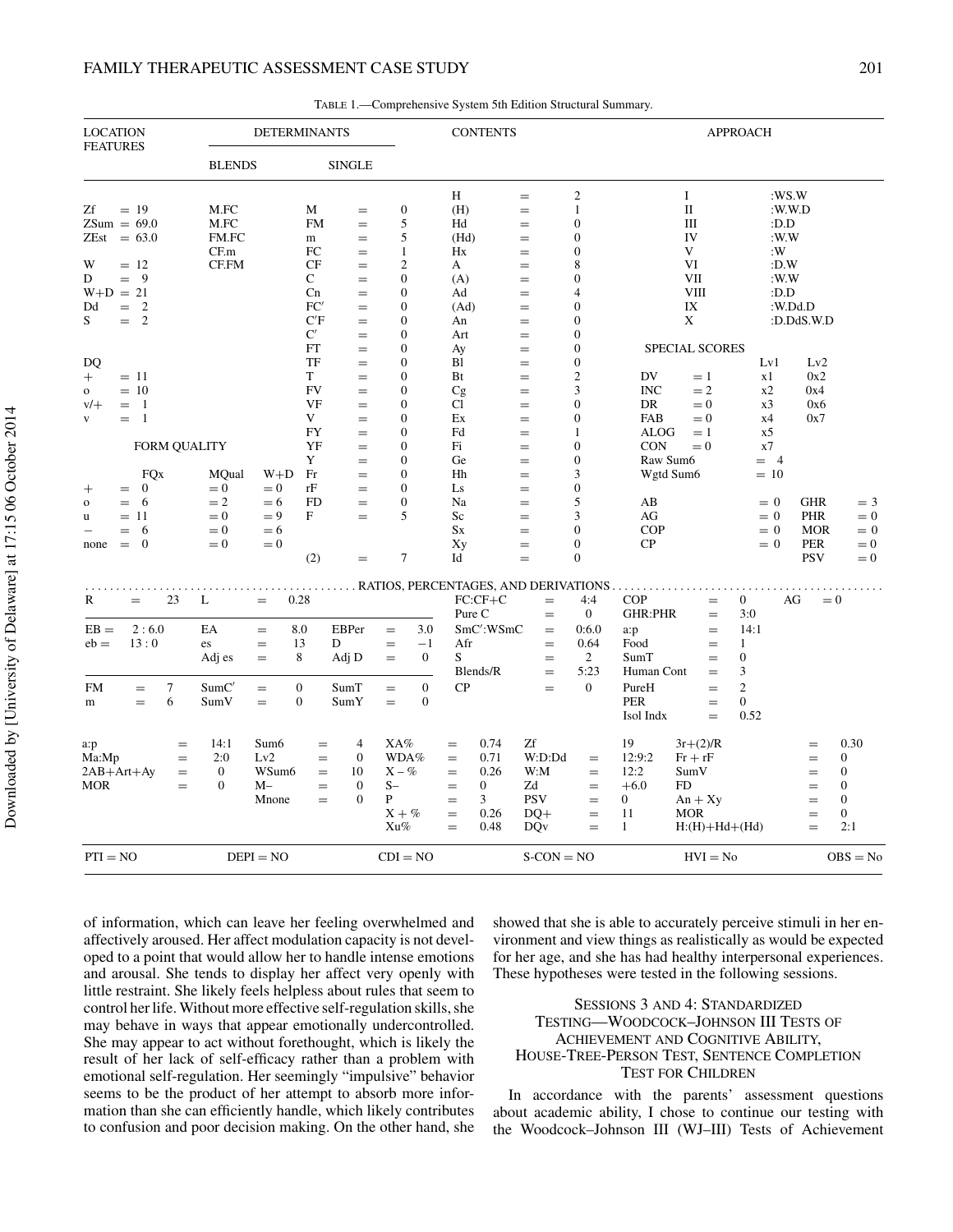| Card &<br>Response No. |                                       | Loc & DQ   | Determinant(s) and<br>Form Quality | (2)                     | Content(s)          | ${\bf P}$      | Z       | Special<br>Scores |
|------------------------|---------------------------------------|------------|------------------------------------|-------------------------|---------------------|----------------|---------|-------------------|
| $\bf{I}$               | $\mathbf{1}$                          | <b>WSo</b> | $\rm{Fo}$                          |                         | Ad                  |                | 3.5     |                   |
|                        | $\overline{c}$                        | Wv         | Fu                                 |                         | Sc                  |                |         |                   |
| $\mathbf{I}$           | $\overline{3}$                        | Wo         | $\mathrm{F}-$                      |                         | Ad                  |                | 4.5     |                   |
|                        | $\overline{4}$                        | Wo         | $FC-$                              |                         | $\operatorname{Ad}$ |                | 4.5     |                   |
|                        | 5                                     | Do         | $F-$                               |                         | Ad                  |                |         |                   |
| Ш                      | $\boldsymbol{6}$                      | $D+$       | Ma.FCo                             | $\overline{\mathbf{c}}$ | H, Cg, Fd           | P              | 4.0     | <b>GHR</b>        |
|                        | $\overline{7}$                        | $D+$       | Ma.FCo                             | $\overline{c}$          | H, Cg               | $\overline{P}$ | 4.0     | <b>GHR</b>        |
| IV                     | $\begin{array}{c} 8 \\ 9 \end{array}$ | $W+$       | FMao                               |                         | A. Na               |                | 4.0     |                   |
|                        |                                       | Wo         | FMa-                               |                         | A                   |                | 2.0     |                   |
| $\mathbf{V}$           | 10                                    | Wo         | FMao                               |                         | A                   | ${\bf P}$      | 1.0     |                   |
| VI                     | 11                                    | Do         | $ma-$                              |                         | Bt                  |                |         |                   |
|                        | 12                                    | Wo         | Fu                                 |                         | Hh                  |                | 2.5     |                   |
| VII                    | 13                                    | $W+$       | mpu                                |                         | $(H)$ , $Cg$        |                | $2.5\,$ | <b>GHR</b>        |
|                        | 14                                    | $W+$       | FMau                               |                         | A, NA               |                | 2.5     |                   |
| <b>VIII</b>            | 15                                    | $D+$       | mau                                |                         | Na                  |                | 3.0     | <b>INC</b>        |
|                        | 16                                    | $D+$       | FMa.FCu                            | $\sqrt{2}$              | A, Hh               |                | 3.0     | DV                |
| IX                     | 17                                    | Wo         | CF.mao                             |                         | A                   |                | 5.5     | <b>ALOG</b>       |
|                        | 18                                    | Ddo        | mau                                |                         | Hh, Sc              |                |         |                   |
|                        | 19                                    | $D+$       | mau                                | $\boldsymbol{2}$        | Sc                  |                | 2.5     |                   |
| $\mathbf X$            | 20                                    | $D+$       | CFu                                | $\mathfrak{2}$          | Na                  |                | 4.0     | <b>INC</b>        |
|                        | 21                                    | $DdS+$     | CF.FMau                            | $\overline{c}$          | A, Bt               |                | 6.0     |                   |
|                        | 22                                    | $Wv/+$     | $CF-$                              | $\boldsymbol{2}$        | Na                  |                | 5.5     |                   |
|                        | 23                                    | $D+$       | FMau                               | $\overline{c}$          | A                   |                | 4.5     |                   |

TABLE 2.—Sequence of scores.

(Woodcock, McGrew, & Mather, 2001a) and Cognitive Ability (Woodcock, McGrew, & Mather, 2001b). Two sessions were needed to complete the standard battery.

I began with the Test of Cognitive Ability and then continued with the Tests of Achievement. It was clear from the first several subtests that Danielle was performing very well. The results were General Intellectual Ability (GIA): 129, Working Memory: 128, Thinking Ability: 135, Verbal Ability: 130, Phonemic Awareness: 109, and Cognitive Efficiency: 99. Overall, her GIA is in the superior range, as are most of her subscale scores. However, despite being in the average range for her age, Danielle's phonemic awareness and cognitive efficiency are considered weaknesses because they are far below the expected level when compared with her GIA. A relatively low cognitive efficiency score supports the high Zd score on the Rorschach. It would appear from the results of the WJ–III that Danielle had the necessary skills to succeed in first grade. However, the behavioral observations during these two sessions were far more important than the results of the testing itself could have predicted.

In the course of the administration, I noticed that Danielle would often look at me imploringly on difficult items after she responded. Her eyes searched my face for an expression of confirmation of the correctness of her answer. The frequency and extent of this behavior was unlike my experience with other children her age and I began to explore what it might be about. In hopes of understanding how reinforcement affected Danielle, I subordinated maintaining standard conditions that promote scoring accuracy to an approach I felt had the potential to yield important information about her search for reassurance. I would allow this behavior to occur and would either provide her with a subtle smile and nod, affirming her need for reassurance, or I would remain stoic and blank to not provide any indication of correctness.

When I provided even subtle reassurance, Danielle would smile and indicate eagerly that she was ready for the next question as if she had been energized. Her uncertainty instantly

melted away and was replaced by confidence and enthusiasm. I reinforced her slightly more than I normally would, and she responded favorably. However, when I did not provide reinforcement for Danielle's responses, she became clearly deflated. She would slump in the chair a little each time and would proffer her next response in a very tentative manner. At one point, toward the end of one subtest, she had missed four in a row, and I had been stoic throughout this string of incorrect responses. The resulting behavior surprised me. Danielle sat back in her chair and said she didn't want to answer any more questions on this test and asked if we could move onto the next one. I told her she was doing fine and that there were only two more questions before we would begin the next test. I said, "Let's give these two a try." Danielle refused, in a passive and dejected manner. I decided not to push her further and disrupt the rest of our session, so we moved on to the next test. Her confidence seemed to be restored quickly, as the early questions were very easy for her. This interaction was congruent with the Rorschach finding that Danielle is an overincorporator (Weiner, 2003). For example, Danielle was quick to seek reassurance because she was unsure of herself and her ability to do well on the test. This interaction also provided evidence for the emerging story I was constructing about Danielle.

This session's highly structured test provided contrast to the semistructured Rorschach session in which Danielle was allowed to play during the administration. Keeping in mind the parents' concerns regarding her focus and attention, I reflected on the differences in her behavior between these two sessions. Daniel's choice to play with the toys in the room rather than remain consistently engaged with the Rorschach inquiry was not surprising for a 6-year-old. However, despite her playful interruptions of the inquiry process, she had been able to quickly return to the task and accomplish what was asked of her when prompted. In contrast, in the WJ–III administration, she was highly attentive, with few instances of losing focus. This session also took place in a room with few toys and activities for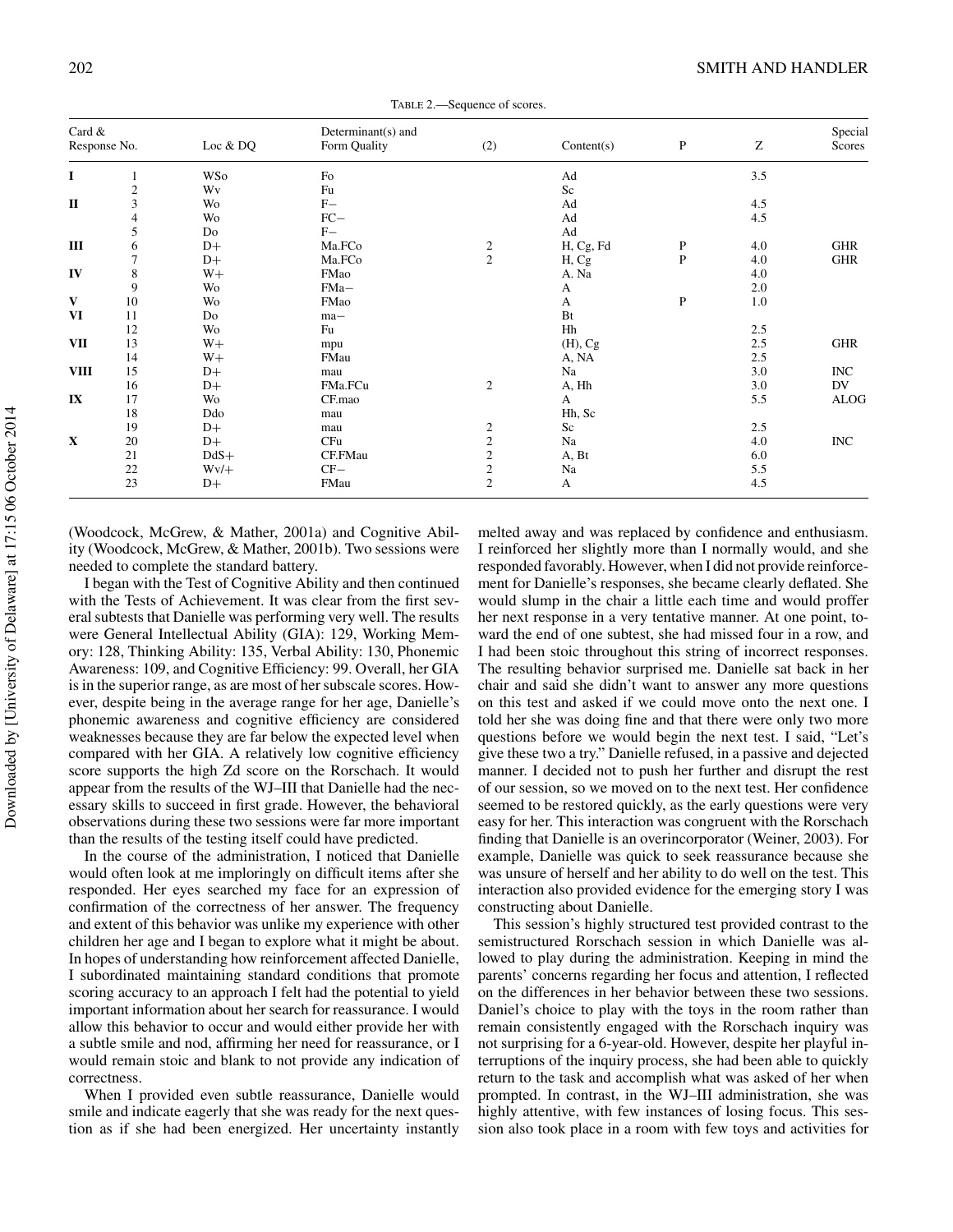children. With fewer distractions and more clear expectations about the task, she had little trouble maintaining attention. A new hypothesis emerged about her attention: I felt that in a more structured environment with few distractions, Danielle does have the ability to remain focused. This is a point that would be emphasized later in the treatment.

After scoring the Woodcock–Johnson and reviewing the results, I felt as though I had an answer to the parents' first question about intellectual readiness. Her superior scores on Verbal Ability, Thinking Ability, Working Memory, and GIA indicated Danielle was more than capable of the academic expectations of first grade. Even though her Phonemic Awareness and Cognitive Efficiency were lower, they were still in the high average and average range, respectively. However, I felt that Danielle's behavior and approach to the test were evidence that might lead to answering the parents' second question about social and emotional preparedness.

I ended both the Rorschach and WJ–III sessions with a less structured test and then some playtime. Many 6-year-olds would have a difficult time maintaining focus and energy for a long period of time, which is why I chose a test that would not be seen as stressful to Danielle at the end of these sessions. However, I was impressed with her ability to maintain energy and performance on the tests. At the end of Session 3, I administered the House-Tree-Person (H–T–P) Test (Buck, 1948), and at the end of Session 4, I administered the Sentence Completion Test for Children (Haak, 2003). Results of the H–T–P were unremarkable. Danielle's drawings were very simple, although developmentally appropriate, and the stories she told about her drawings did not produce significant material. However, the Sentence Completion Test for Children, given at the end of Session 3, was very fruitful in understanding Danielle's inner world. Her responses also allowed me to hear the "story" she has about herself and evoked her conflict about experiencing herself negatively when she misbehaves and is punished. Here are some of the answers she provided:

- 15. I often wish *that I wouldn't be in trouble all of the time.*
- 26. My sister always *says I am mean.*
- 35. Too many times *I get in trouble.*
- 39. In school, *I get in trouble a lot.*
- 40. I feel ashamed when *my parents ground me, cause they do that a lot.*
- 42. I would hate to be in an accident, because *I would get in trouble.*
- 45. I feel terrible when *I get grounded.*
- 47. When something is hard for me *I ask my parents to help . . . and they ground me.*
- 52. I don't know how *I get punished.*
- 56. My teacher thinks *that I am a bad girl.*

A number of themes that are important in understanding this child and the story she has about herself emerge from these sentences. She is ashamed and saddened about how often she gets in trouble and also does not really understand why this happens to her. There is also evidence of an underlying feeling of persecution in her responses. The theme of persecution may be evidence of a dominant superego, often developed from an exaggeration of the internalized representation of the parents (Mahler, Pine, & Bergman, 1975). Danielle's hypervigilance to negative cues during the WJ–III and the depressive, low self-esteem responses

on the Sentence Completion are evidence of an overactive superego. This is congruent with previous observations such as her self doubt during the WJ–III. When confronted with the possibility that she could be wrong, Danielle seemed to defend against these feelings by pushing away the negative feelings in favor of positive aspects of her self. The frequency of themes about being in trouble and feeling bad is certainly difficult to ignore. Haak (2003), the author of the Sentence Completion Test for Children, suggested that markers of depression in children can almost always be found in the sentence completions because the test is partially structured, allowing the expression of depressive feelings in low-energy, depressed children.

In TA, as new test material is gathered during the standardized testing sessions, new hypotheses about the questions are formed, and the direction of the assessment focuses on supporting or disconfirming these hypotheses. Prior to this session, and the conclusions drawn from the Sentence Completion Test, questions remained about the source of Danielle's behavioral and academic problems. There was evidence of both attentional and emotional factors that needed to be reconciled. In this case, the conceptualization of her problems focused more on her emotional issues. This was done based, in part, on the interpretation of a high Zd score on the Rorschach being partially attributed to a difficulty making decisions due to overincorporation and issues of uncertainty and confidence in one's abilities. I felt that this sufficiently accounted for her low cognitive efficiency and other attention deficit symptoms reported by the parents that had not been evident during interactions with the assessor. Thus, it is important to score tests as they are given so that they may inform the next session. In this case, had I failed to examine the results of the Sentence Completion Test for Children, I would have missed key evidence as to the nature of the problem and may have missed an important opportunity to refine the assessment process.

# SESSION 5: AI SESSION—TASKS OF EMOTIONAL DEVELOPMENT, FANTASY ANIMAL

One of the key aspects of the TA model is the AI session. The development of the AI session came about when Finn (2007) recognized that many of the findings of the assessment were at Level 3 and that giving this kind of feedback could be threatening to the client without preparation. In an attempt to reduce the threat to the client, AI sessions introduce the client's problems in living through various assessment procedures and also provide an opportunity for those problems to be worked through with the assessor. This in vivo experience allows the problems to be lived, observed, explored, and addressed in a way that lessens the threat to the client (Finn, 2007). The assessor attempts to get the client to "trip over" the assessment findings themselves in the AI session (Finn, 2007). By experiencing the findings in the session and exploring them with the assessor, clients begin to integrate these new aspects of their way of being into the story they hold about themselves. In addition, AI sessions provide a setting for the client and the assessor to work through the client's problems (Finn, 2007). For the assessor, AI sessions are an opportunity to test hypotheses about the client that have developed through the standardized testing (Finn, 2007). AI sessions serve to bridge the gap between standardized assessment sessions in which there may be few opportunities to fully explore the test results, and the potentially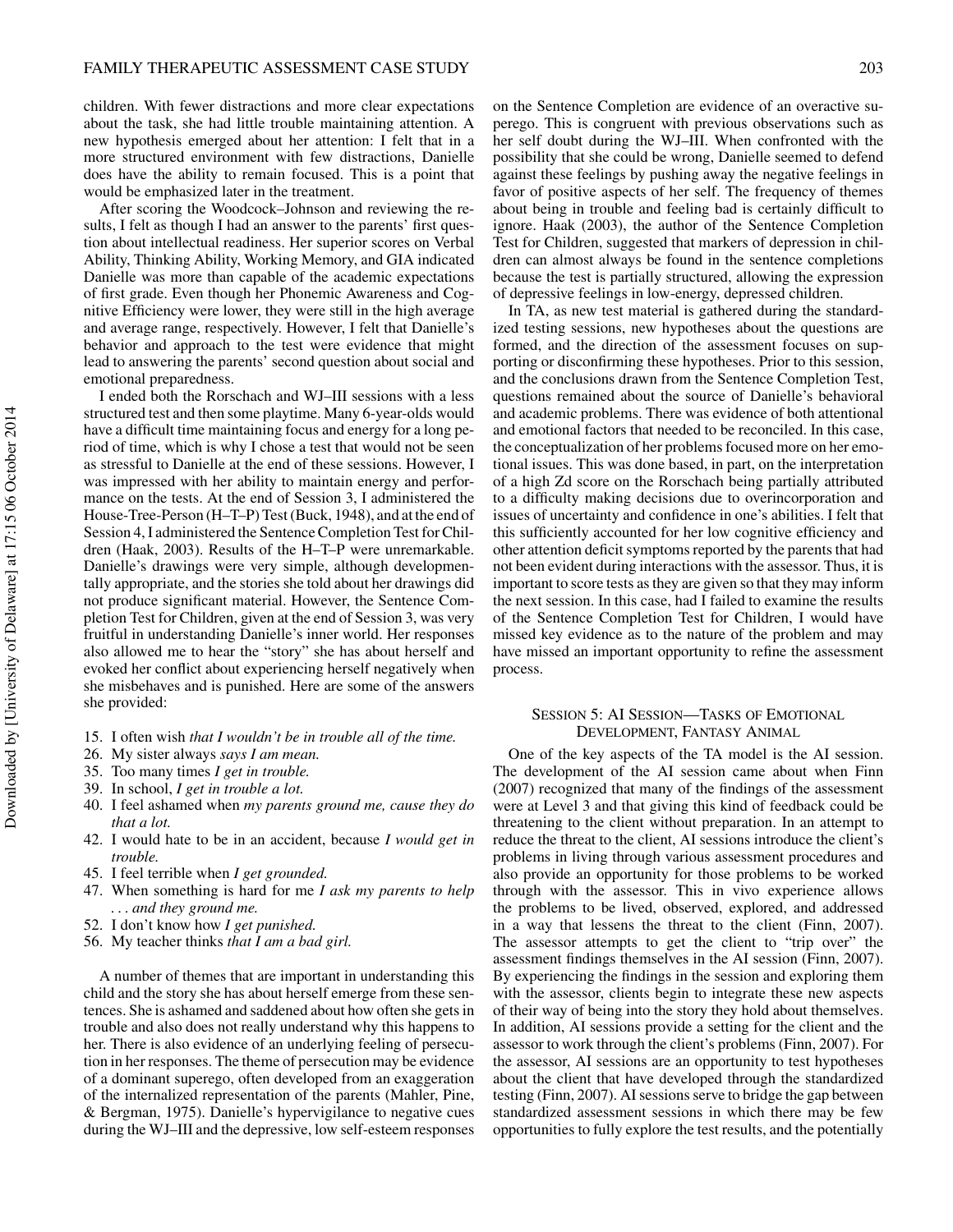threatening summary/discussion session in which the client can feel overwhelmed by previously ego-dystonic information.

In every TA, the AI session is most often the most difficult for the assessor. First, the assessor must identify the problem in living he or she is going to target in the AI session and then also must determine how to illustrate that problem using psychological assessment instruments. In family assessments, there is also the question of how to involve the family in the AI given that many children's problems are embedded within the family system. In the previous session with Danielle, I had identified a Level-3 finding that would be the target of the AI session, but there was still the important question of how to elicit this problem in the room with Danielle and to do so in a way that could be used to illustrate to the parents what was happening with their daughter.

I had gathered evidence from the developmental history and other conversations with Danielle's parents to suggest that her self-esteem and uncertainty in herself could be a symptom of a greater problem within the family system. How the parents reacted to Danielle's behavior and then how they punished her might be contributing to her low self-esteem and sensitivity to failure and punishment. I also felt that Danielle's parents were placing considerable pressure on Danielle regarding her academic performance that led to increased anxiety and doubts about her abilities. However, I felt that this information would be painful for her parents to hear because it would be difficult to convey to them in a nonaccusatory way that their way of dealing with Danielle's problem behavior is contributing to her low self-esteem. I felt it would be safer to take a different approach with the parents and try to illustrate this point to them one step removed. I decided to conduct and videotape the AI session with Danielle individually and then integrate the video into the summary/discussion session with the parents.

The question of how to evoke Danielle's sensitivity and tendency to feel badly about herself when punished still remained. I chose four cards from the Tasks of Emotional Development (TED; Pollack, Cohen, & Weil, 1982) and used the Fantasy Animal Game (Handler, 2007; Handler & Hilsenroth, 1994; Mutchnik & Handler, 2002) as the instruments that I felt had the most potential in illustrating the targeted problem.

I then selected four TED cards for Danielle. The cards were ordered in a way that I felt would progressively raise Danielle's anxiety and illustrate her feelings about always being in trouble and feeling bad about herself as a result. The first 3 cards were (a) the girl left out from the group, (b) two girls in confrontation, and (c) a girl studying alone. Responses to these cards did not yield any interesting or helpful results. The fourth card proved to be more telling as I had hoped. This card depicts a mother scolding her daughter for a mess she has made. I gave Danielle the standard TED instructions but deviated from the standard administration in my inquiry. Danielle's story about the card and my inquiries are as follows  $(J.D. = J.D.$ Smith):

Danielle: The girl forgot to clean up that room and her mother is telling her she has to clean it up. She is feeling sad about doing it because she was planning to play that day and not work and she is feeling sad because she has to clean it.

J.D.: What do you think mom is thinking?

Danielle: (Stands up, puts one hand on her hip and with the other hand, points her finger and shakes it in my direction and in a loud voice proclaims) "You better do that right now!"

J.D.: What will happen if the girl doesn't clean up the room?

Danielle: Her mom would get mad at her and she wouldn't get to play.

J.D.: Is that what she really wants to do? To play?

Danielle: (lowers her head and sadly says) Yeah.

Given the card pull from this image, it is not surprising to get a story like this. The element that stood out to me in hearing this story was the emotional reaction to getting in trouble. Danielle responded with sadness to the request to clean up the mess. She was not angry or defiant; she was sad. I felt that this was a good start to the final assessment tool I had planned to use in the AI session: The Fantasy Animal Game.

The Fantasy Animal Game, devised by Handler (2007; Handler & Hilsenroth, 1994; Mutchnik & Handler, 2002), is a way to tap into the unconscious processes of the child and to allow the child to express these processes in narrative form. The storytelling aspect of the game allows the assessor to hear the child's self-narrative (Handler, 2007). The aim of the Fantasy Animal Game with Danielle was to encourage the expression of her narrative for illustrative purposes to be reviewed with her parents. With this goal in mind, I chose to be more inquisitive, reflective, and clarifying during her story to get the most comprehensive narrative possible. I chose the Fantasy Animal Game because I felt that if the parents were able to hear Danielle's narrative, it could be a powerful family intervention. The transcript of the Fantasy Animal Game during the AI session follows:

J.D.: Okay, now we are going to play another game.

Danielle: This time you get to pick the game.

J.D.: I get to pick? Okay, I want you to draw an animal that no one has ever seen or heard of before. Can you do that?

Danielle: Yep.

(Danielle then drew an animal that can be seen in Figure 1.)



FIGURE 1.—The lava rock bird shark: Danielle's fantasy animal.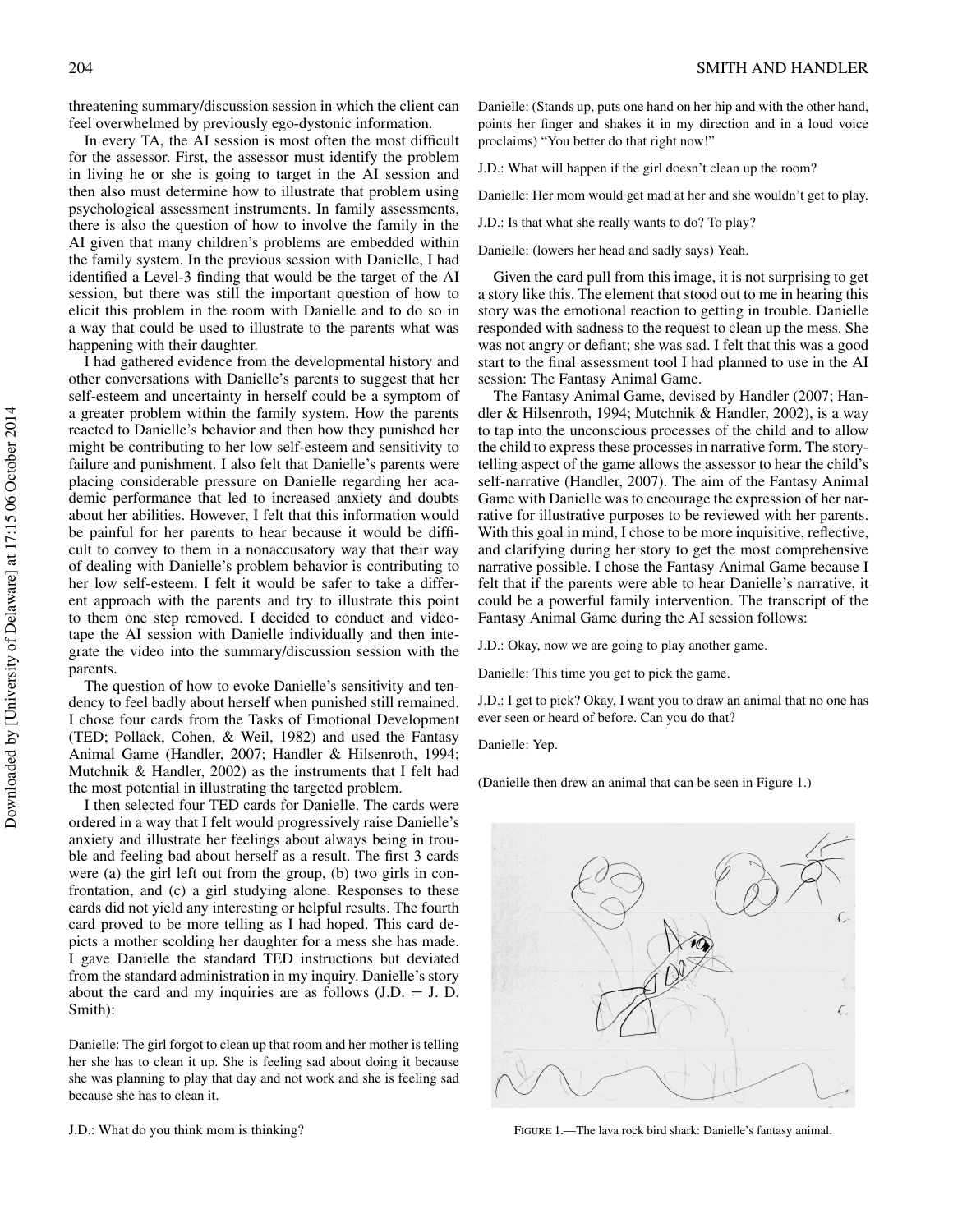# FAMILY THERAPEUTIC ASSESSMENT CASE STUDY 205

J.D.: That's a neat animal. What do you call it?

(She then flipped the drawing over to write the name).

Danielle: It's a lava rock bird shark.

J.D.: That's very cool. I was hoping you could tell me a story about the lava rock bird shark. Can you do that?

Danielle: Sure, once upon a time there was a lava rock bird shark. One day he was chasing after another lava rock bird shark. It was the bad lava rock bird shark, so the good one was trying to stop it with lava rock power. When he was chasing him, they dove into the water and swam and swam. Then his wings got soggy and he swished up and spilled lava on him and he started to fight him.

J.D.: So the good one was chasing after the bad one? Did he ever catch him?

Danielle: He tried to catch him and he got away for a while. The lava rock bird shark did get him and they are in the jail. Then the superhero one had nothing to do. So he rushed out and tried to get the bad one again. He swam and swam and now they are at the beach.

J.D.: It sounds like it's hard for the good one to catch the bad one.

Danielle: He was saving the world from the evil lava rock bird sharks. He had defeated all the other evil lava rock bird sharks until there was only one evil lava rock bird shark left. And he killed him and killed him and the evil lava rock bird shark died and went up to lava rock bird shark heaven. And then the superhero lava rock bird shark died too and that is why we don't have them anymore.

J.D.: Why did the superhero lava rock bird shark die too?

Danielle: Because it was too hard to fight. But he had a son, and he died too. The end. And the lava rock bird shark was never seen again. So, is it time to watch it yet?

J.D.: We can watch it now.

Danielle: Start from the beginning!

(We sat and watched the story about the lava rock bird shark. During the video, I said to Danielle)

J.D.: So, even though it was really hard for the good one to catch the bad one, the good one ended up winning in the end?

Danielle: Yah. The superhero won!

J.D.: Wow! He died? He won but he paid for it with his life?

At this point, I felt that the desired results had been somewhat achieved. Danielle had expressed her internal struggle between her good "superhero" and bad "evil" aspects, but I felt that the message to the parents I was trying to elicit could be further strengthened. Because Danielle and I were now further removed from the storytelling by watching the session on video, I thought it might be a good opportunity for her to reflect on her story and identify, herself, what she was trying to communicate. Taking a page from the mutual storytelling approach (Gardner, 1986, 1993), that advocates asking the child for the moral of the story, a kind of superego message, I asked Danielle the following:

J.D.: If someone else were to hear this story, what lesson would you want them to learn?

Danielle: I don't know. Let's keep watching.

J.D.: Okay, think about what the lesson might be as we watch.

(We continued to watch the tape.)

J.D.: So, what do you think the lesson might be?

Danielle: That it's hard to fight the bad things.

J.D.: You're right. It is hard. But it was good that the good lava rock bird shark won, right?

Danielle: Uh huh.

J.D.: That kind of sounds like getting into trouble. What do you think about that?

Danielle: Yah, it's hard not to get in trouble sometimes.

Danielle was able to articulate her struggle when asked for the story's lesson. Her story indicated her tendency to split the "good" and "bad" and describe how an internal conflict exists between the two. She seemed to be having a difficult time holding these two aspects of herself. To make this message more concrete for the parents, I related it back to Danielle's proclivity to feel like she gets into too much trouble. Normally, asking the child to produce a moral can be counterproductive when the child is in need of more uncovering work (Handler, 2007). However, in this case, when the aim was a communication to the parents, this approach worked well.

As the videotape came to an end, as did my time with Danielle, I tried again to elicit her story and to begin the process of rewriting that story, a process that the parents would hopefully facilitate after the completion of the assessment.

J.D.: What do you think I'm going to tell your parents we found out during our time together?

Danielle: That I'm thinking. That's what they want to hear.

J.D.: I think you're thinking. Do you think your thinking is good?

(Shakes her head "no" and sticks out her lip in a sad, pouting expression.)

J.D.: I think your thinking is good. I think you're smart.

Danielle: (with her head still down) But my mom does not, and my dad does not. I'm in trouble *all* the time.

J.D.: Well, being smart and getting in trouble can sometimes go together. Lots of smart people still get in trouble sometimes.

Danielle: (She looks up at me with a surprised look. After a pause she asks) Can I take home the pictures I drew today?

At this point, I felt that the AI session with Danielle had been a success. Her narrative during the Fantasy Animal Game was a very good illustration of her internal conflict, and I was confident that this would provide the parents with the Level-3 information in a way that would be less threatening than me presenting this to them. I also felt that this would be an opportunity to ask Danielle if she had an assessment question she would like to have answered. She immediately replied, "Why do I get in trouble so much." I was happy to see that she was becoming curious about herself, and I felt that she had experienced her internal conflict through the Fantasy Animal story—a perfect outcome for an AI session!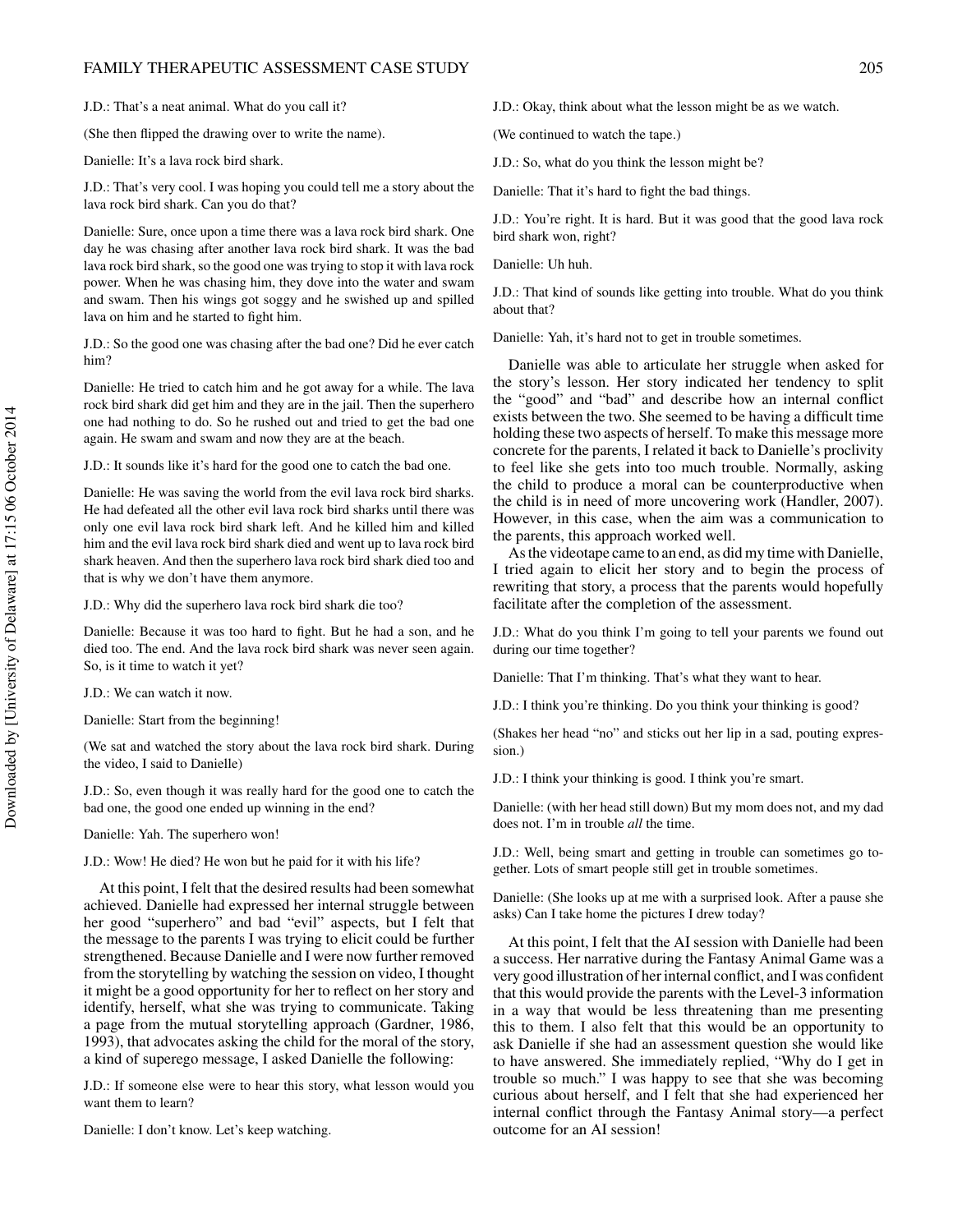#### SESSION 6: SUMMARY/DISCUSSION SESSION

A major decision the assessor has to make when presenting the parents with the findings is the order in which they are presented. Planning for this session is a crucial component in how effective the overall assessment can be. Assessment experts have outlined approaches to providing feedback to parents (e.g., Accardo & Capute, 1979; Braaten, 2007; Groth-Marnat, 2003; Oster, Caro, Eagen, & Lillo, 1988) and children (e.g., Fischer, 1985/1994; Kamphaus, 2001; Kamphaus & Frick, 2005; Oster et al., 1988; Tuma & Elbert, 1990) at the conclusion of a psychological assessment. Finn's (2007) and colleagues' (Tharinger, Finn, Hersh, et al., 2008) approach to feedback combines elements from these experts. As noted before, one of Finn's (2007) contributions to assessment feedback approaches is the concept of levels, which provides a way to gauge the potential impact of an assessment finding and is also a way to structure the order in which those findings will be presented. Throughout the assessment, the assessor listens for the story the parents hold about their child. As test data are compiled, the assessor begins to formulate a new story that will be presented to the family. This process of reframing the family's story is the guide for the summary/discussion session and provides evidence to gauge the impact of a particular finding.

While preparing for the summary/discussion session with the parents, there is a great deal to keep in mind and therefore, planning out the session in outline form allows the session to unfold smoothly. I was confident that the findings to the parents' first two questions would be Level 1, and thus, they would be presented first. In the initial meeting in which the assessment questions were formulated, Danielle's parents were obviously concerned about her academic, emotional, and social abilities. Follow-up questioning about the problems in each of these areas yielded few concrete examples, and there was even evidence to the contrary, that there was not a problem at all. I felt the parents were likely to assimilate the findings about these concerns very rapidly, with very little reframing of their current story. However, the findings for Dad's question and Danielle's question, "Why do I get in trouble so much?," were likely to raise their anxiety and would need to be approached more cautiously. One caveat remained that tied into the answer to this question and that was the issue of Danielle's sensitivity to perceived failure and tendency to split her internal experience of herself. Previous discussions with the parents did not provide any indication that they had noticed these problems in Danielle, which would likely make it a Level-3 finding. When preparing for the session, I decided to make subtle hints at this finding when answering the other questions, but I thought watching the videotape of the AI session would be most effective. I felt that this course was the best option, but I was still anxious about presenting these findings to the parents.

I began the session by thanking the parents for allowing me to get to know Danielle through the assessment and also for their participation and collaboration. I then went right to the first question and asked them to posit an answer. Asking parents to answer their questions prior to providing test results allows the assessor to once again gauge the potential impact level of the findings.

J.D.: Your first question is, "Is Danielle intellectually ready for first grade?" I can tell this is an area that concerns you since it was the main reason you brought your daughter in for testing. What do you think the answer to this question might be?

Danielle's mother immediately responded by explaining that Danielle had received her report card the day before. She seemed surprised when she explained that Danielle's grades were very good and concluded that her teacher must think she is doing well. This response was great news. The good grades on Danielle's report card had started the process of changing the parents' story, and my job now was to reaffirm this change. I presented the parents with my overall impressions of Danielle's intellectual level, citing specific examples from our testing sessions. I then presented the results of the Woodcock–Johnson Tests of Cognitive Abilities and Achievement as evidence. As I had suspected, both parents easily assimilated the test findings related to this question.

To answer the second assessment question, "Is Danielle socially and emotionally ready for first grade?," I presented test material from the TED and Rorschach prior to asking the parents to come up with their answer. I wanted the parents to be able to use that data for their decision. I first presented the stories Danielle told to the four cards of the TED. In each card, she could accurately label the feelings of the characters in the situation she was describing and even showed some simple empathy, a definite sign of emotional maturity. She was also able to provide realistic resolutions to the interpersonal situations in the cards. For example, in one card, she told a story of two girls who did not know each other, meeting for the first time. When I asked what they were thinking and feeling, she replied, "They're anxious because they don't know each other, but they're going to get to know each other and will become friends." Both parents were very surprised that she had used the word "anxious" and that it was done so accurately, the same feeling I had experienced when Danielle told this story.

The fourth card, the girl with the mess and the scolding mother, was evidence of the Level-3 finding and was presented more tentatively. I began by showing them the card and reading the transcript of the story, just as Danielle had told it. I also described her demeanor during the story.

I allowed the parents to reflect on the story without offering my own thoughts about what was happening for Danielle. I asked them to keep in mind the ideas they had about these cards as we talked about the answer to their second question. I then explained to them how Danielle interacted with me during our time together. I said she had been interactive, able to participate in cooperative play (as evidenced from the Rorschach tea party), that she had been able to pick up on my social cues, and that she had been able to regulate her own emotions during our sessions quite well. I then presented them with some Rorschach findings and integrated them into the themes from the TED stories as well as providing other examples I had witnessed that bolstered the test findings. As I presented each of my points, the parents presented their own supporting evidence as well. They were clearly accepting the findings and integrating them into their story about Danielle. This part of the session was very collaborative, and I felt confident that they were almost ready to watch the videotape and would be able to handle the Level-3 findings.

To further prepare them for the final assessment questions and the videotape, we went through the Sentence Completion Test for Children together, pointing out answers that stood out. Not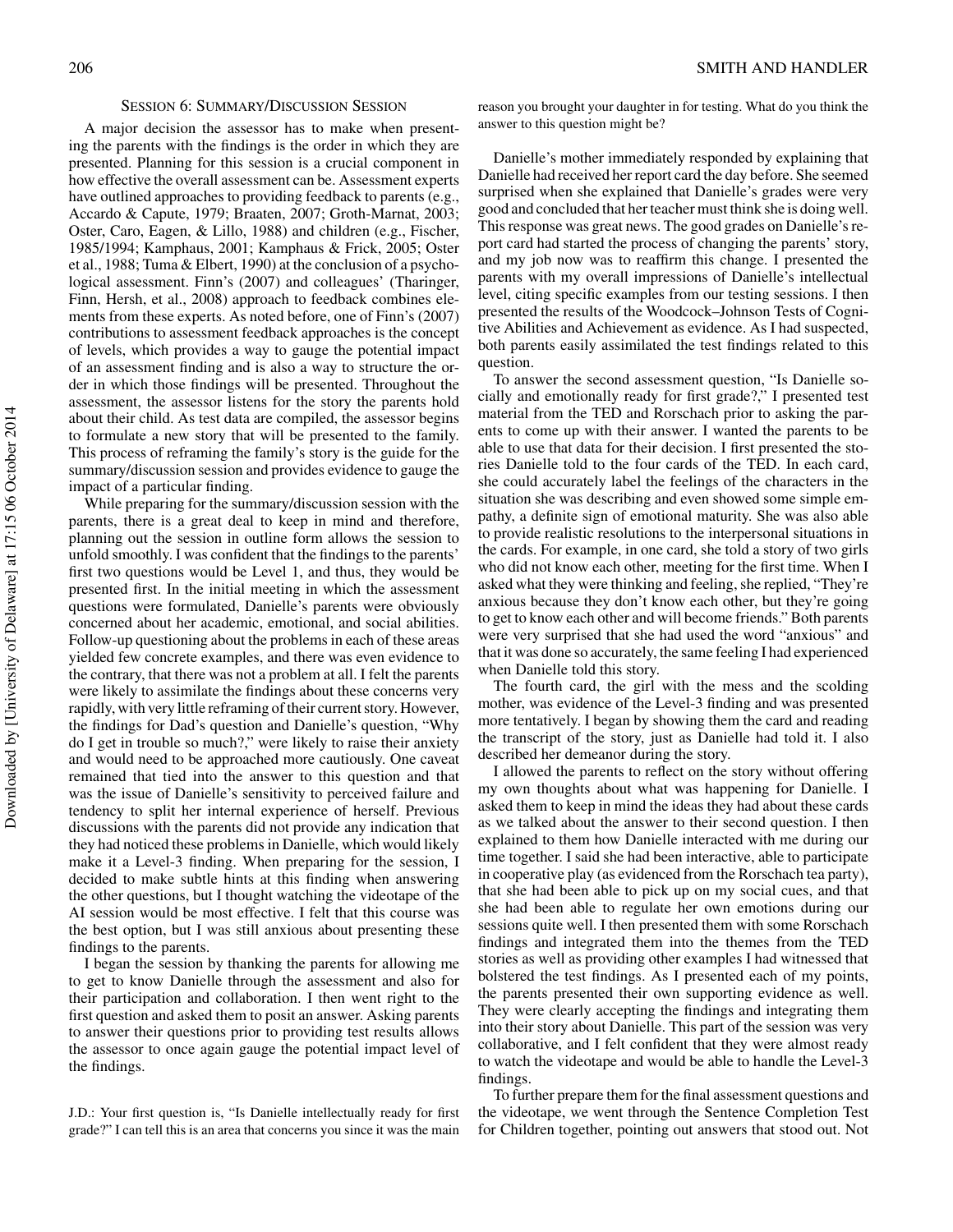surprisingly, they picked up on the same responses I had. They were very amused at some of her answers, and they were very surprised at those that indicated a low self-image and feelings of being in trouble. I asked them to reflect on the sentences. They said Danielle sounded very sad, and they questioned her feelings about always getting in trouble because they did not feel like she had been punished harshly.

It was now time to introduce the idea behind the AI session and to then watch the videotape. I gave a quick rationale of the AI session and then also what I had done, including the directions to the Fantasy Animal Game. I showed the parents the picture Danielle drew of what she called a lava rock bird shark (Figure 1). Then we watched the videotape from where she had finished the drawing and was beginning to tell the story.

As we watched Danielle tell her story about the lava rock bird shark, her parents listened intently. They smiled and laughed as Danielle told the story of the fight between the lava rock bird sharks. After we watched her tell the story, her parents and I read through a transcription I had prepared for them. Together we read the portion of the session where I asked Danielle about the lesson of the story and also our conversation about finishing the assessment and what she thought I was going to tell her parents. I allowed the parents to reflect on watching the video and hearing Danielle's story. I also provided an opportunity for them to come to a conclusion about the lesson and her other comments about how she is always in trouble. I was delighted when her mother remarked, "It seems like she feels all bad when she is in trouble." This was a good understanding of Danielle's message and her struggle.

The parents then provided an example of why Danielle may feel this way. They explained that many times when she is in trouble at school, her father talks with her about her behavior and punishes her at home with a time-out or a lecture. In addition, Danielle's mother would come home later and reprimand her as well. They realized that this might be sending a more severe message than they intended. They recognized that this is a behavior they could change to lessen Danielle's guilty and shameful feelings. They also recalled that in recent months, Danielle had been in trouble much more than her sister, and they thought she was probably feeling like she was a bad child in comparison. They also commented on Danielle's tendency to take directions and comments in a negative way. For example, they recalled a number of times when Danielle reacted very strongly to directions to sit in her seat or pick up her clothes. Her mother commented that Danielle appeared to feel as if she was in trouble when given these instructions and that the child felt badly about it. This was an illustration of how she reacts to perceived failures. In response to these observations, we talked about some alternative approaches to Danielle in these situations, which are reflected in the summary letter to the parents as discussed (see Appendix).

At the end of the session, we reflected together on the experience of the assessment with Danielle. The parents reported that it had been helpful in exposing some issues that they had not considered. In addition, they reflected that the assessment had been able to show them that changes were needed in the way they handled Danielle's being in trouble and how it was contributing to her feelings of being a bad child. They felt that what they had gained from the assessment would be helpful in both understanding their daughter and changing their own approach to her in a way that would lead to positive changes.

#### *Letter to Parents*

Findings in a TA are disseminated to the parents in the form of a letter, written in clear, personal language that summarizes the assessment and the family's experiences (Finn, 2007). This letter is written following the summary/discussion session and incorporates material from the dialogue with the parents during this session as the assessment experience is reflected on. Additionally, recommendations for the family, reiterating those discussed during the summary/discussion session, are formally stated in the letter. The letter written to the parents is included as an Appendix. In addition to a letter sent to the parents summarizing the assessment findings, the TA model often involves presenting feedback to the child in the form of a personalized fable or story (Tharinger, Finn, Wilkinson et al., 2008). In this case, the family and assessor's holiday travel schedule prevented providing feedback to the child in this way.

# **CONCLUSIONS**

Less than a week after the family received the letter (see Appendix), I received a phone call from the parents requesting family therapy. They had been very pleased with the experience of the assessment and were already seeing changes in Danielle as a result of their new understanding of her and her problems. We were forced to postpone the beginning of therapy for almost 2 months due to the holidays and previous commitments that prevented them from starting immediately.

During the first therapy session with the parents, we spoke at length about the experience of the assessment and the changes that had resulted following its completion. The parents reported that Danielle's report cards had been very good and that she was rarely receiving check marks at school. They had instituted a reward system, targeting her behavior at school and home, which had worked very well. They had begun to concentrate on positive reinforcement and had noticed improvements with getting Danielle's homework done on time and taking care of her household responsibilities in a more appropriate manner. The additional structure and clear, consistent expectations they had instituted in the home had proven effective in decreasing the behaviors that had gotten her into trouble previously, a sign that my initial thoughts about her potential attention problems had family system correlates. The focus of therapy then centered on concerns regarding her self-critical thinking because Danielle's parents were now noticing that she would become depressed at times and had a hard time recovering from those moods. The process of therapy with this family was no doubt facilitated by the TA, which provided the necessary information to conceptualize the problem systemically and change many components of the parents' existing story about Danielle. The collaborative nature of the assessment had also built a strong working alliance between the assessor/therapist and the parents.

This case illustrates how the TA model can provide a positive and potentially transformational experience for families. Admittedly, the assessor of the case began the assessment with little previous experience with psychological assessment or the TA model. Thus, this case study (along with one by Peters et al., 2008) shows that extensive experience with the TA model or psychological testing is not necessary for this approach to be used successfully. This case is also an example of the flexibility TA affords the assessor to tailor an intervention to each specific family and how potentially sensitive Level-3 feedback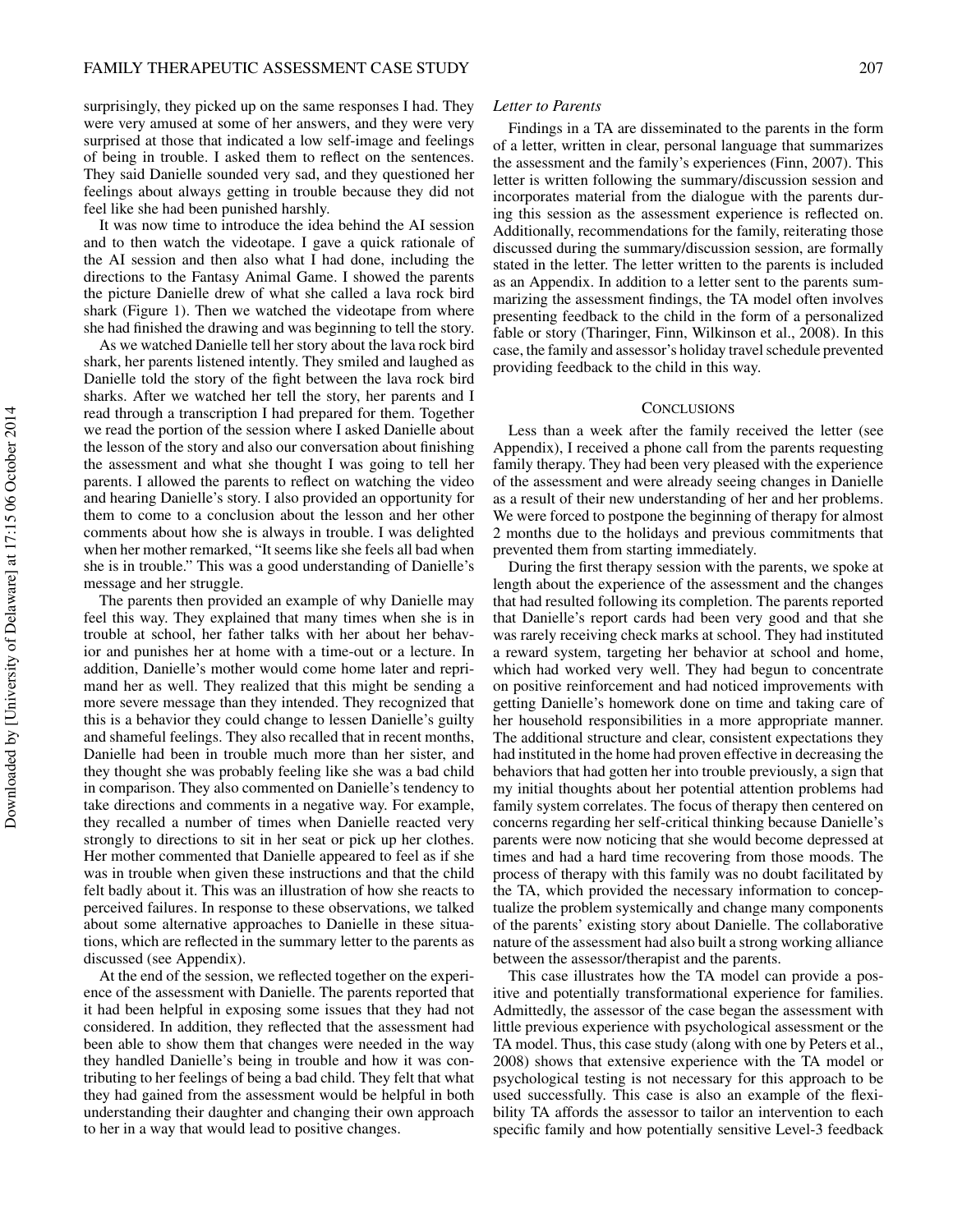can be presented to parents in a way that is not immediately rejected. Participation in the TA also facilitated the family therapy that ensued some months later. This case study adds to the growing list of examples supporting the effectiveness of the TA model with families (see also Finn, 2007; Hamilton et al., 2009; Handler, 2007; Tharinger et al., 2007). Additional rigorous empirical study of the model is warranted given these provocative examples of its potential.

# **REFERENCES**

- Accardo, P. J., & Capute, A. J. (1979). Parent counseling. In P. J. Accardo & A. J. Capute (Eds.), *The pediatrician and the developmentally delayed child* (pp. 167–177). Baltimore: University Park Press.
- Achenbach, T. M. (1991). *Manual for the Child Behavior Checklist/4-18 and 1991 Profile*. Burlington: University of Vermont, Department of Psychiatry.
- American Psychiatric Association. (2000). *Diagnostic and statistical manual of mental disorders* (4th ed., text rev.). Washington, DC: Author.
- Andronikof-Sanglade, A. (1999, July). *Data for French children.* Paper presented at the International symposium on Rorschach nonpatient data: Findings form around the world, presented at XVIth Congress of the International Rorschach Society, Amsterdam, The Netherlands.
- Braaten, E. B. (2007). Personality assessment feedback with adolescents. In S. R. Smith & L. Handler (Eds.), *The clinical assessment of children and adolescents: A practitioner's handbook* (pp. 73–83). Mahwah, NJ: Lawrence Erlbaum Associates.
- Buck, J. N. (1948). The H-T-P technique: A qualitative and quantitative scoring manual. *Journal of Clinical Psychology, 4,* 317–396.
- Exner, J. E., Jr. (2003). *The Rorschach: A comprehensive system* (4th ed., Trans.). New York: Wiley.
- Finn, S. E. (2003). Therapeutic assessment of a man with "ADD." *Journal of Personality Assessment, 80,* 115–129.
- Finn, S. E. (2007). *In our client's shoes: Theory and techniques of therapeutic assessment*. Mahwah, NJ: Lawrence Erlbaum Associates.
- Finn, S. E., & Kamphuis, J. H. (2006). Therapeutic assessment with the MMPI– 2. In J. N. Butcher (Ed.), *MMPI–2: A practitioner's guide* (pp. 165–191). Washington, DC: American Psychological Association.
- Finn, S. E., & Tonsager, M. E. (1992). Therapeutic effects of providing MMPI–2 test feedback to college students awaiting therapy. *Psychological Assessment, 4,* 278–287.
- Finn, S. E., & Tonsager, M. E. (1997). Information-gathering and therapeutic models of assessment: Complementary paradigms. *Psychological Assessment, 9,* 374–385.
- Finn, S. E., & Tonsager, M. E. (2002). How Therapeutic Assessment became humanistic. *The Humanistic Psychologist, 30,* 10–22.
- Fischer, C. T. (1994). *Individualizing psychological assessment*. Mahwah, NJ: Lawrence Erlbaum Associates. (Original work published 1985)
- Gardner, R. A. (1986). *The psychotherapeutic techniques of Richard Gardner*. Cresskill, NJ: Creative Therapeutics.
- Gardner, R. A. (1993). *Storytelling in psychotherapy with children*. Northville, NJ: Aronson.
- Groth-Marnat, G. (2003). *Handbook of psychological assessment* (4th ed.). Hoboken, NJ: Wiley.
- Haak, R. A. (2003). The sentence completion as a tool for assessing emotional disturbance In C. R. Reynolds & R. W. Kamphaus (Eds.), *Handbook of psychological and educational assessment of children: Personality, behavior, and context* (pp. 159–181). New York: Guilford.
- Hamilton, A. M., Fowler, J. L., Hersh, B., Hall, C., Finn, S. E., Tharinger, D. J., et al. (2009). The drama of the gifted child revealed through therapeutic assessment. *Journal of Personality Assessment, 91*, 108–120.
- Handler, L. (1998). The clinical interpretation of the Wechsler Intelligence Tests as personality instruments. In L. Handler & M. Hilsenroth (Eds.), *Teaching and learning personality assessment* (pp. 245–324). Mahwah, NJ: Laurence Erlbaum Associates.
- Handler, L. (2005, July). *A Rorschach assessment amplified, using play in Testing of the Limits*. Paper presented at the XVIII International Congress of Rorschach and Other Projective Methods, Barcelona, Spain.
- Handler, L. (2007). The use of therapeutic assessment with children and adolescents. In S. R. Smith & L. Handler (Eds.), *The clinical assessment of children and adolescents: A practitioner's handbook* (pp. 53–72). Mahwah, NJ: Lawrence Erlbaum Associates.
- Handler, L. (2008). Supervision in therapeutic and collaborative assessment. In A. Hess, K. Hess, & T. Hess (Eds.), *Psychotherapy supervision* (pp. 200–222). New York: Wiley.
- Handler, L., & Hilsenroth, M. J. (1994, April). *The use of a fantasy animal drawing and storytelling technique in assessment and psychotherapy.* Paper presented at the Annual Meeting of the Society for Personality Assessment, Chicago, Illinois.
- Kamphaus, R. W. (2001). *Clinical assessment of child and adolescent intelligence* (2nd ed.). Boston: Allyn & Bacon.
- Kamphaus, R. W., & Frick, P. J. (2005). *Clinical assessment of child and adolescent personality and behavior* (2nd ed.). Boston: Allyn & Bacon.
- Mahler, M. S., Pine, F., & Bergman, A. (1975). *The psychological birth of the human infant*. New York: Basic Books.
- Meyer, G. J., Erdberg, P., & Shaffer, T. W. (2007). Toward international normative reference data for the Comprehensive System. *Journal of Personality Assessment, 89*(Suppl. 1), S201–S216.
- Mutchnik, M., & Handler, L. (2002). Once upon a time . . . : Therapeutic interactive stories. *Humanistic Psychologist, 30,* 75–84.
- Newman, M. L. (2004). *Psychological assessment as brief psychotherapy: Therapeutic effects of providing MMPI–A test feedback to adolescents.* Unpublished doctoral dissertation, La Trobe University, Victoria, Australia.
- Newman, M. L., & Greenway, P. (1997). Therapeutic effects of providing MMPI–2 test feedback to clients at a university counseling service: A collaborative approach. *Psychological Assessment, 9,* 122–131.
- Oster, G. D., Caro, J. E., Eagen, D. R., & Lillo, M. A. (1988). *Assessing adolescents*. Elmsford, NY: Pergamon.
- Peters, E., Handler, L., White, K., & Winkel, J. (2008). "Am I going crazy, doc?": A self psychology approach to Therapeutic Assessment. *Journal of Personality Assessment, 90*, 421–434.
- Pollack, J., Cohen, H., & Weil, G. (1982). The Tasks of Emotional Development test: A survey for research applications. *Psychology—A Journal of Human Behavior, 18*(4), 2–11.
- Purves, C. (1997, March). Therapeutic assessment in juvenile hall: Can it be done? In S. E. Finn (Chair) *Collaborative assessment of children and families.* Annual meeting of the Society for Personality Assessment, San Diego, CA.
- Selvini-Palazzoli, M., Boscolo, L., Cecchin, G. F., & Prata, G. (1977). Family rituals: A powerful tool in family therapy. *Family Process, 16,* 445– 453.
- Tharinger, D. J., Finn, S. E., Austin, C. A., Gentry, L. B., Bailey, K. E., Parton, V. T., et al. (2008). Family Sessions in psychological assessment with children: Goals, techniques, and clinical utility. *Journal of Personality Assessment, 90*, 547–558.
- Tharinger, D. J., Finn, S. E., Hersh, B., Wilkinson, A. D., Christopher, G., & Tran, A. (2008). Assessment feedback with parents and pre-adolescent children: A collaborative approach. *Professional Psychology: Research and Practice, 39*, 600–609.
- Tharinger, D. J., Finn, S. E., Wilkinson, A. D., DeHay, T., Parton, V. T., Bailey, K. E., et al. (2008). Providing psychological assessment feedback to children through individualized fables. *Professional Psychology: Research and Practice, 39*, 610–618.
- Tharinger, D. J., Finn, S. E., Wilkinson, A. D., & Schaber, P. M. (2007). Therapeutic assessment with a child as a family intervention: A clinical and research case study. *Psychology in the Schools, 44,* 293–309.
- Tuma, J. M., & Elbert, J. C. (1990). Critical issues and current practice in personality assessment of children. In C. R. Reynolds & R. W. Kamphaus (Eds.), *Handbook of psychological and educational assessment of children: Personality, behavior, and context* (pp. 3–29). New York: Guilford.
- Weiner, I. B. (Ed.). (2003). *Principles of Rorschach interpretation* (2nd ed.). Mahwah, NJ: Lawrence Erlbaum Associates.
- White, M., & Epston, D. (1989). *Literate means to therapeutic ends*. Adelaide, SA, Australia: Dulwich Centre Publications.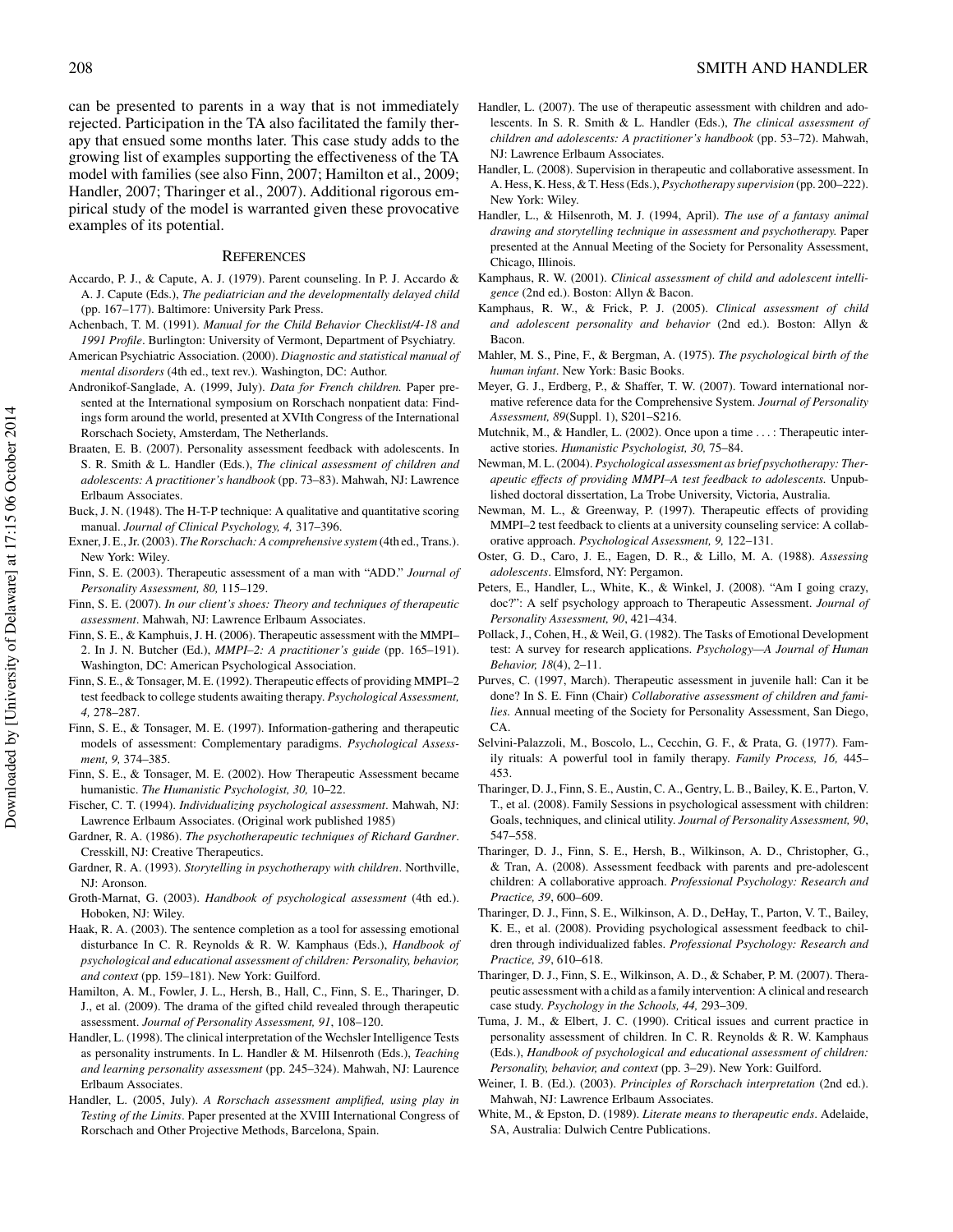Woodcock, R. W., McGrew, K. S., & Mather, N. (2001a). *Woodcock-Johnson III Tests of Achievement*. Itasca, IL: Riverside Publishing.

Woodcock, R. W., McGrew, K. S., & Mather, N. (2001b). *Woodcock-Johnson III Tests of Cognitive Abilities*. Itasca, IL: Riverside Publishing.

#### APPENDIX

# *Letter to Danielle's Parents*

#### Dear Parents,

As promised, I'm writing to summarize the answers to your assessment questions about Danielle. I hope this letter serves mainly as a reminder of what we have already discussed in the summary session.

Before addressing your assessment questions, I would like to thank you both for having Danielle take part in the assessment. I am aware that psychological testing can be a vulnerable endeavor for anyone, and I imagine this is especially true in regard to your daughter. I very much appreciate that you allowed me to get to know Danielle, and to work with her on this assessment. I also wanted to thank you for your participation in the interview and Discussion/Summary sessions. I hope you felt the assessment was a worthwhile experience in gaining understanding about your daughter and in answering your questions. Let me start by reviewing what was done to complete the assessment.

# *Opportunities for Assessment*

Overall, Danielle and I met for a total of 10 hours, on four different occasions. In addition, you and I were able to meet for an initial interview to discuss the assessment questions and to collect background information. During the first three meetings with Danielle, we did the following psychological tests and procedures together: the Rorschach Inkblot Test, the Woodcock– Johnson III Tests of Cognitive Abilities and Achievement, Sentence Completions for Children, the House-Tree-Person task, and the Early Memory Procedure.<sup>2</sup> At intake, you both filled out the Youth Self-Report and the Child-Behavior Checklist. At the initial interview, you both completed the Behavior Assessment Scales for Children 2 and also had Danielle's teacher complete this as well. The fourth meeting with your daughter consisted of the Assessment Intervention where cards from the Tasks of Emotional Development and a Fantasy Animal story were used to elicit some answers to the assessment questions. The final meeting with you both was a summary session where we discussed the results of the assessment and how they related to your questions. We also watched a tape of the Assessment Intervention I conducted with Danielle. Your input during this session as to what ideas and impressions seemed right about Danielle were very helpful. The answers to your assessment questions that follow are based on these sources of information.2

Now to your questions:

#### **Is Danielle** *intellectually* **ready for the first grade?**

I can tell that both of you are concerned about your daughter being able to keep up with the academic expectations of first grade because she is one of the youngest in her class. The results of the assessment indicate that cognitively, she is more than capable of meeting the expectations of her grade. The Woodcock–Johnson III tests of Cognitive Abilities and tests of Achievement were used to answer this question. I'll discuss cognitive ability first. Danielle's overall intellectual ability is in the Superior range at 132. Her working memory (129), thinking ability (138), and verbal ability (133) are all in the Superior range as well. Two areas are more on par with his age expectation and those are phonemic awareness (110) and cognitive efficiency (99). Despite these two scores falling in the Average range, they are considered relative weaknesses because of Danielle's high overall cognitive abilities. In the tests of Achievement, Danielle is equally ahead of her age group. Passage Comprehension and Writing Sample tests were highest and overall math ability are considered strengths. Handwriting was the only category which was below average. This was mostly due to backward letters and difficulty distinguishing between letters. For example, lowercase *r*'s are very similar to lower-case *v*′ s, These minor mistakes are appropriate for a first grader and should not be seen as a problem at this point in time. The results of these tests indicate that Danielle is cognitively capable of performing at a first grade level, and she is also keeping up with her classmates in nearly every academic achievement category.

# **Is Danielle** *socially* **and** *emotionally* **ready for the first grade?**

Beyond being cognitively ready for first grade, you had expressed concern about Danielle being socially and emotionally ready for first grade. Socially, Danielle has demonstrated a capacity for adaptive interpersonal behaviors that is greater than would be expected of a six-year-old. Themes of interacting in the TED cards showed that even when there are disputes, she feels as though she is able to reconcile with the other person. Her GHR:PHR ratio on the Rorschach also indicates that she has a history of successful and rewarding relationships. Emotionally, Danielle showed appropriate self-control during the testing sessions. The high amount of movement in her Rorschach responses is often interpreted as being emotionally reactive and impulsive. However, Danielle did not exhibit these behaviors in our sessions and was able to calm herself in the few instances where she became excited. She seems to solve problems based on how she feels and through immediate action rather than thinking through alternative possibilities and potential consequences. These Rorschach findings are incongruent with Danielle's behavior during the testing sessions. I attribute this, in part, to the highly structured environment and also to the one-on-one interaction between her and I, where she received my undivided attention. Her behavior control problems at home and at school may be the result of looser structure or attempts to garner adults' attention amidst her peers or her sister. Firmer structure at home and clear, consistent expectations might positively affect these behaviors along with some time spent alone with her, where she does not feel the desire to compete with her sister.

# **How can I better parent Danielle at home?**

Danielle seems to be feeling a lot of pressure. She is having a very difficult time accepting that she is smart, while also getting check marks for poor behavior at school. Rather than being able to hold on to the image of being intelligent and good when she experiences punishment, she ignores her good qualities and focuses entirely on the bad aspects of herself. In reaction to potential failure, Danielle sought validation and encouragement, appearing to be frightened to make a mistake or to seem unintelligent. She desperately wants to be able to see herself as a good child but has a hard time when she gets into trouble a lot. She may also be feeling the pressure to perform at

<sup>2</sup>The Early Memories Procedure was administered at the beginning of the Assessment Intervention Session but was not interpreted in this article due to space considerations.